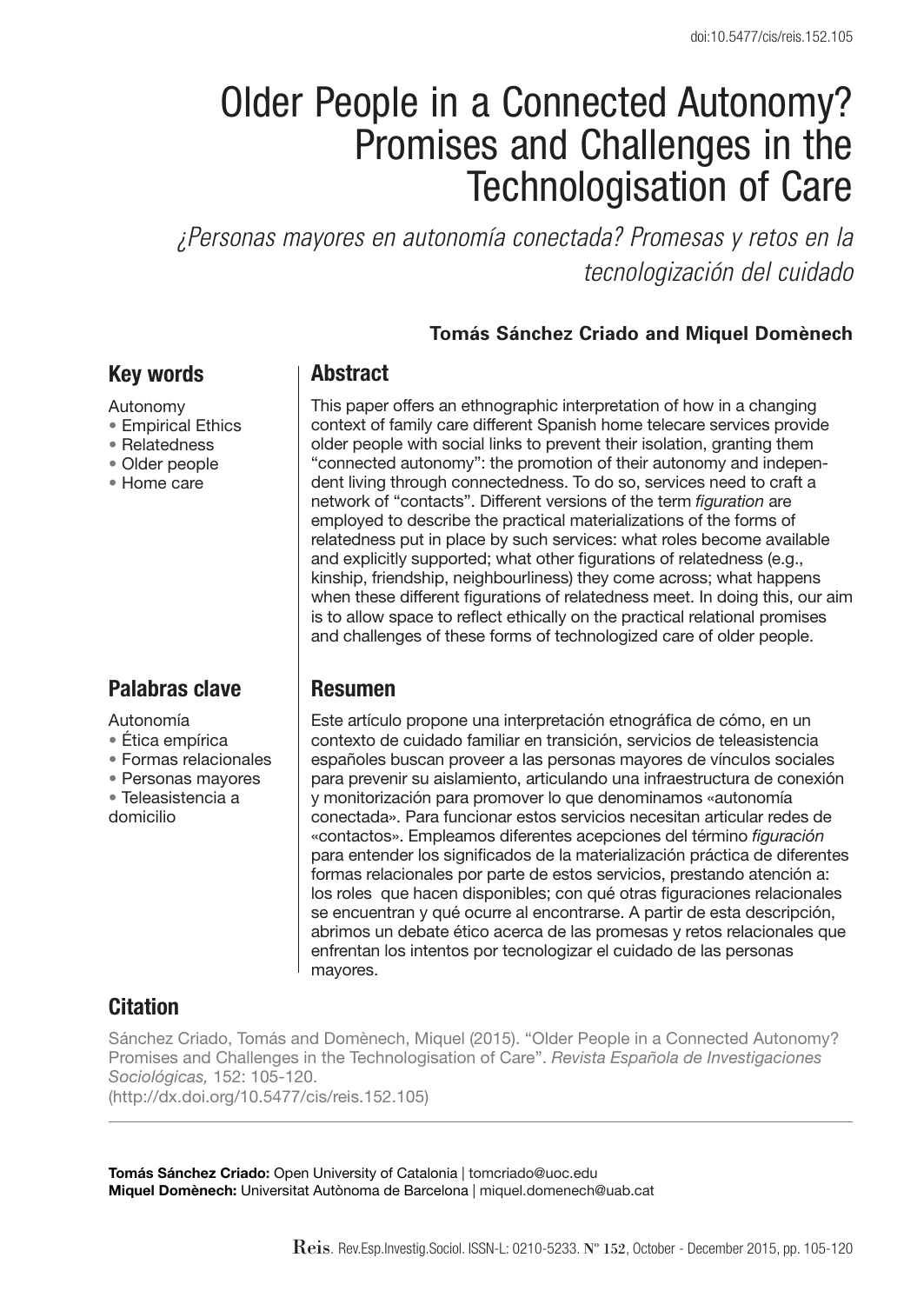## Introduction: Older People's Isolation, Family Care and the Promises of Telecare in Contemporary Spain

Many scholars state that we are in the midst of a "care crisis" in which the population of older people is certainly growing, and, furthermore, in which traditional carers—i.e., women, mostly relatives—are gradually joining the labour market (Isaksen, Uma Devi & Hochschild, 2008; Fernández & Forder, 2010). Although the crisis in "filial obligations to care" seems to be part of a more general trend in many post-industrial societies —see Lowenstein & Ogg (2003), Aboderin (2005), and Silverstein, Gans & Yang (2006)—, in Spain care-giving tasks are still widely located within the family domain and have been traditionally mostly attributed to women (IMSERSO & FMK, 2005). Indeed, many scholars have discussed the familycentric substratum of social policies in Spain (see the very interesting compilations by Guillén & León, 2011, and Del Pino & Rubio Lara, 2013).

However, despite the fact that the singularities of the so-called "Southern European model" of family care still remain (Bettio & Solinas, 2009), statistical data gathered by public institutes at the time of our study between 2008 and 2011—suggested that these singularities are tending to fade and that the Spanish trends of older people's independent living are increasingly resembling those of Northern European countries. As a 2007 survey by the *Institute for Older People and Social Services* showed (IMSERSO, 2007), there is a rising population of independent older people (both single and widowers, 21.6% of whom are aged 65 or older) and of older couples living at home (41.8%).

These overall changes are producing very complex effects: relatives as informal carers either become overburdened when there is no money to pay for another carer or, in some cases, they hand their tasks over to "invisible" migrant women (Gutiérrez-Rodríguez, 2010). As a consequence, the move away from this context of widespread "family care", with traditional, gendered family roles commonly based on values of reciprocity—see Bazo (2002a; 2002b; 2008), Bazo & Ancizu, 2004)—, might be a potential source of loneliness and isolation for older people.

In such a framework of emerging problematisations —in the Foucauldian sense—of frailty and later life (Katz, 2005), home telecare services, as well as other technological devices, have become strategic solutions for many policy-makers in Spain and elsewhere from the early 1990s (Brownsell et al., 2003; Brownsell et al., 2011; Fisk, 2003: 156; IMSERSO, 2009), because of their alleged low costs compared to other types of aid services. Purportedly they involve fewer costs in terms of personnel, and would allow an assistive service to be provided at a distance, also helping informal carers in their tasks. In Spain, telecare mainly consists of a particular set of devices termed "first generation telecare"1: a tele-alarm hub installed in the user's home, and a "social alarm" pendant the user has to carry at all times inside the house, which enable direct communication with a call centre, connecting users with next-of-kins and emergency services if needed. Thus, telecare services are said to be enhancing older people's autonomy by creating a network of "contacts" that can be activated in the wake of an emergency, enabling them to "live independently". Furthermore, in some few cases because of their higher cost—second- or third-generation sensor-based devices have also been installed. According to policymakers and service providers these technological systems avoid, or even delay, the need for residential care (IMSERSO, 2008)

<sup>1</sup> Despite the use of the English term, in Spain home telecare services' are named *teleasistencia* ("tele-aid").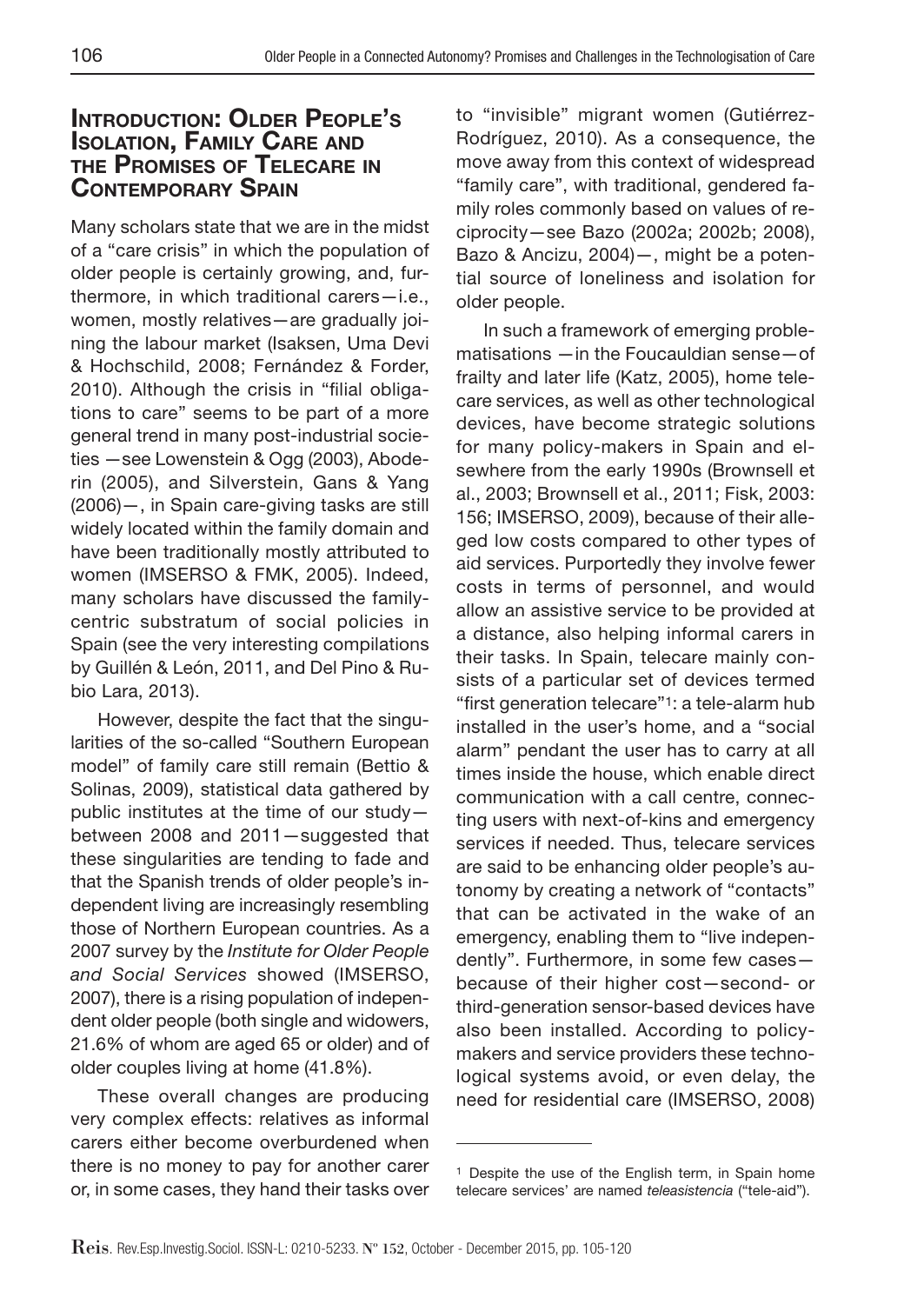as well as prevent conditions of isolation and abandonment2.

However, even though such services aim at linking health provision with social care, home telecare in Spain is rather a branch of the social services (IMSERSO, 1999). In line with legal developments (such as the central government's 39/2006 *Personal Autonomy and Dependent Care Law*), such services have been promoted in Spain in the past decade as aids for older people's autonomy or independence, one of the main targets of their interventions being the prevention of social isolation and loneliness.

In light of this context of changes and concerns, this paper ethnographically analyses, from the perspective of Science and Technology Studies, how and in what ways regular home telecare services in Catalonia and Madrid have had an impact on the transformation of care relations and care spaces by examining the particular *figurations* of the social they have contributed to produce, and their clashes and relationships with the other forms of relatedness already present.

#### Theoretical framework and aims: A study of the *figurations* of older people's technologised **CARE**

Telecare projects' emphasis on intervening sociality at a distance might be thought of as a particularly interesting technical innovation in the way older people are being taken care of in a context of "care crisis". It has highlighted the importance of connectivity in order to, allegedly, "support autonomy", substituting bodily care by a technologised form of interdependence (see Sánchez Criado & López, 2009). Indeed, in slight contrast with previous

modernist notions of autonomy as individual rationality and self-determination (see Verkerk, 2001, for a critical account), "connectivity" has become an increasingly important governmental technique used in many social policy domains (Barry, 2001). We suggest using the term "connected autonomy" to refer to the promise of a novel configuration of sociality introduced by telecare services. But how is "connected autonomy" implemented in telecare settings in a practical way, and what are its potential effects and challenges? That is the question this paper seeks to analyse ethnographically. In this article we would like to answer the question by examining the *figurations* identified in telecare.

Following Science and Technology Studies (STS) approaches, we will describe in detail in what ways these technological care projects intervene in older people's lives and in their care relationships. STS research has devoted extensive efforts to the understanding of the practices by which multiple social forms are materialised in the manifold and fluctuating process of technical mediation (see Sánchez Criado & López, 2009). We believe a good concept to understand both the forms of the social emerging from technological developments, and the forms of the technological emerging from social imagination would be that of *figuration*. In Lucy Suchman's sense (2007, 2012):

Technologies […] are forms of *materialized figuration;* that is, they bring together assemblages of stuff and meaning into more and less stable arrangements. These arrangements imply in turn particular ways of associating humans and machines (Suchman, 2007: 227).

Thus, technologies should not be considered as inert and cold pieces of machinery we give meaning to, but rather as practical realisations of bundles of affects and material constraints, as socio-material processes through which particular forms of related-

<sup>2</sup> At the time of our study telecare services covered 4.75% of those aged 65 or older, surpassing other more traditional services, such as Home Care or Residential Care (IMSERSO, 2009: 342).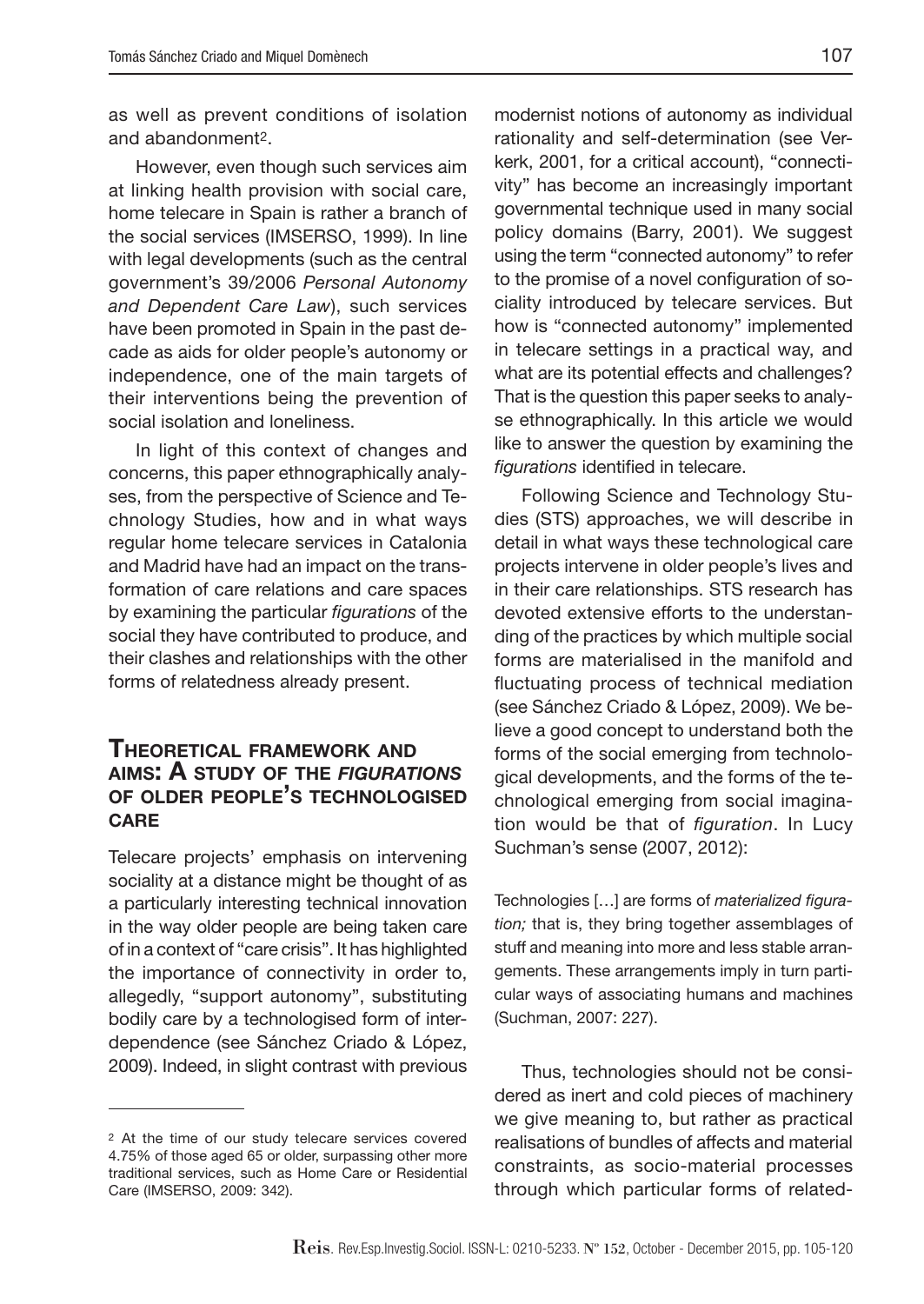ness and subjectivity arise (Pols & Moser, 2009).

This use of the term resonates with another notion of "figuration" developed decades ago in sociology that would be, again, extremely topical to analyse telecare's forms of relatedness: namely, that of Norbert Elias (1978: 13-32, 113-133; 1983: 14). Elias's notion of figuration refers to the particular historical social forms where certain modes of inter-dependence are enacted, and in which particular articulations of both individuals and groups emerge. In Elias's terms, we are constituted by multiple, temporary, and tissue-like figurations (of different forms and scales) that arise in particular open trajectories of inter-dependence. Indeed, or so the argument would go, we are always in the process of *figuring* our socialities, of shaping multiple inter-dependences in particular activities through which our positions/ roles and selves also develop. But for that very same reason, some figurations become prevalent in certain socio-historical settings because of concrete negotiations and power im/balances (his analyses of *etiquette* in the French court society—Elias, 1983 demonstrate this well). Here we would like to conflate both uses of the term "figuration" in order to analyse the particular socio-material form brought about by these particular technological care projects: "connected autonomy".

Hence, building from previous analyses on telecare technologies' impact on traditional care spaces and roles (see López & Domènech (2009); López & Sánchez Criado (2009); López et al. (2010); Milligan, Roberts & Mort (2011); Mort, Roberts & Milligan (2011); Sánchez Criado et al. (2014)), we would like to: (a) ethnographically explore telecare services' way of figuring social links for their older users, putting special emphasis on the auxiliary roles constituted for them to operate, i.e. contacts (those called to retrieve information or to be informed about the user; those required to keep the user's key or to open their door or to undertake actions which might help the services to carry out their functions); and to (b) show the other figurations of relatedness (such as specifications of kinship, friendship, neighbourliness, et cetera) with which, in some cases, connected autonomy clashes. Hence, special attention will be placed on the way in which telecare services are enacted by different actors in their own processes of shaping their figurations of interdependence, resulting in modulations of the services' constructions of the promises and challenges of "connected autonomy".

## Method: An ethnographic project on telecare services in Madrid & Catalonia conducted between 2008 and 2011

The analysis we present here is based on research undertaken in two interrelated projects (FP7 EFORTT and the Spanish R&D project CITAD) on telecare technologies for older people at home conducted between 2008 and 2011. On the one hand, by using ethnographic and deliberative methods, the EFORTT project focused on telecare interventions in four countries in Europe (Spain, England, Norway, and the Netherlands). The project aimed to ethnographically identify "ethical issues" in telecare practices so as to provide an empirically-based ethical framework for the future development of care technologies (Pols & Moser, 2009; Parker, 2007). The project sought to introduce participatory and collaborative sensitivities developed in STS (Callon, Lascoumes & Barthe, 2011), challenging the restricted ways in which users have taken part in many care technologies' innovation processes through more nuanced ethnographic and deliberative methods. Hence, seeking to ensure a greater participation of users and others affected by their implementation in the articulation of the practical and situated promises and challenges of these innovations,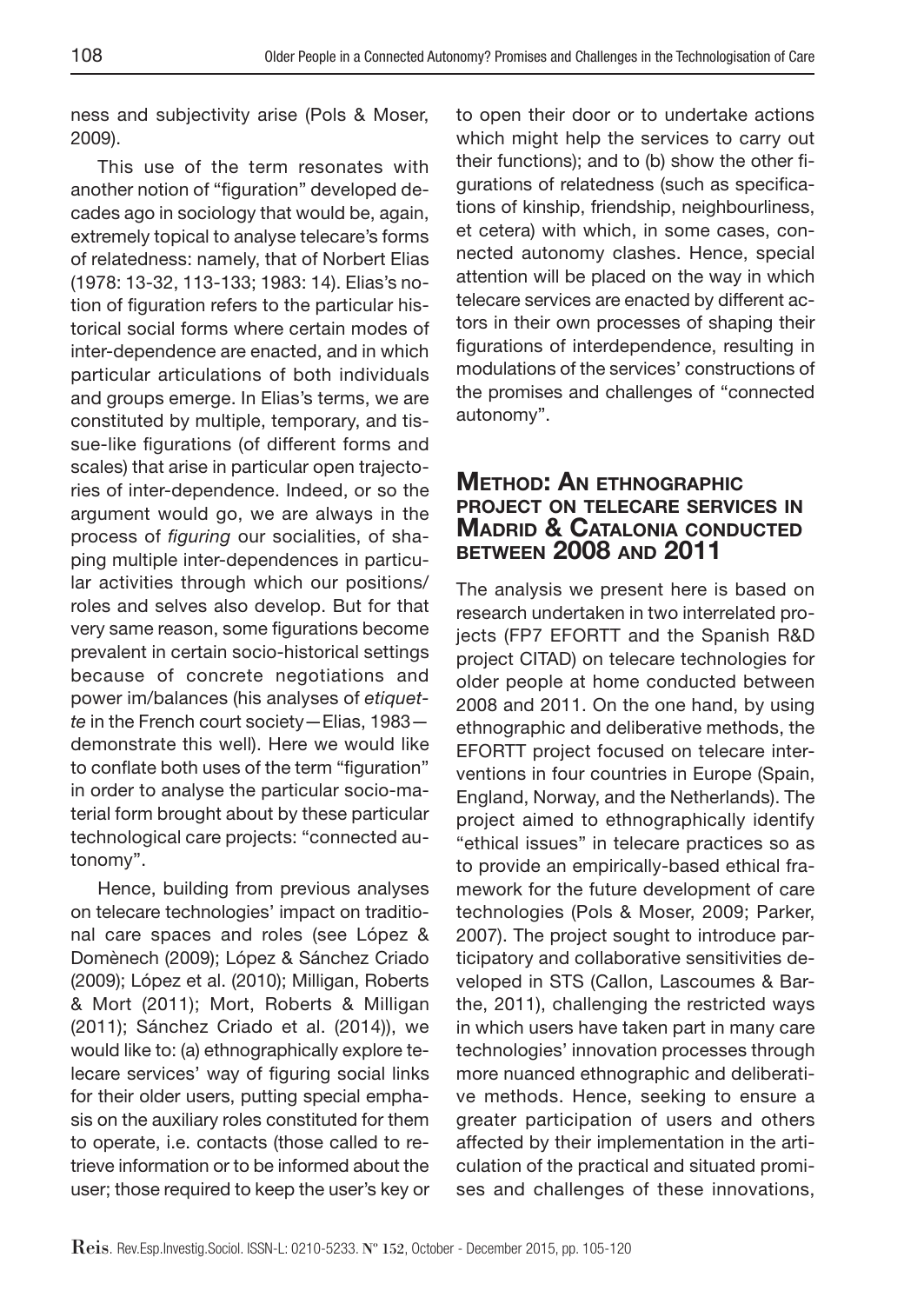beyond standard reports—such as quantitative customer satisfaction surveys (IM-SERSO, 1996; Hernán Montalbán, 2007) that state nothing about the users' problems or wishes or their impact on care-giving or care-receiving practices. On the other hand, the CITAD project involved a more in-depth study of Spanish telecare services, and allowed us to gather additional data about provision through in-depth interviews and focus groups.

The material reported here was taken from the Spanish dataset on different service providers in two locations (Madrid and Catalonia), and focused on the installation, maintenance and use of social alarm systems in older people's houses. Ethnographic fieldwork that lasted around 12 months was carried out in rural and urban areas of these regions, and consisted of observations of situations related to the practical provision of telecare—installations, maintenance and repair, paperwork and social workers' visits. These observations allowed researchers to make detailed notes on the relationship between telecare professionals, users, relatives, and caregivers. The information from these observations was completed by 41 interviews with engineers, policymakers, service managers, technicians and telecare users. Besides this material, researchers collected institutional documents that referred to the last 5 years of different telecare programmes in which the services' aims were stated; reviewed state and companies' statistical reports of telecare services and pilot projects; and followed online media coverage of telecare issues (mostly official press notes) in Spain using a web-tracker. Additionally, 9 focus groups were conducted in both regions, with a total of 62 people taking part in them.

Interviews and focus groups where recorded using digital recorders and were subsequently transcribed. These transcripts, together with the field notes and documents produced by service providers,

were later analysed using thematic analysis techniques.

All participants in the study signed informed consent forms to ensure their privacy as well as their knowledge of our projects' objectives. Accordingly, all names were anonymised. In order not to disclose the information on telecare operators, the names of the locations were altered.

This paper derives mainly from the observation field notes accompanying technicians and from the interviews with users and carers in both locations, since they contain greater details on the relational aspects of telecare implementation.

## Telecare "Contacts" as a Figuration of Relatedness Among Others

As stated previously, home telecare services in Spain provide their users with an IT infrastructure. Through this, the services connect the user's home with a call centre, where operators answer calls whenever the user presses the button on the device or pendant*.* If needed, the services' call centres can either send officers from the company or establish direct contact with publicly funded institutional services (e.g., fire brigade, police station, ambulances and other emergency health services, the user's General Practitioner) to grant a quicker and more easily coordinated response. Furthermore, some telecare services also provide users with volunteers who go to their houses and contact them on a regular basis.

This technical infrastructure is needed to build particular relationships. In fact, relevant people have to be chosen by the user, and these are called *contacts*. The services ask *contacts* either to assist the older person as best as possible, or to inform them about the user's condition. When requesting their information, telecare workers seek to determine their particular usefulness for the services' activities and rank them accordingly.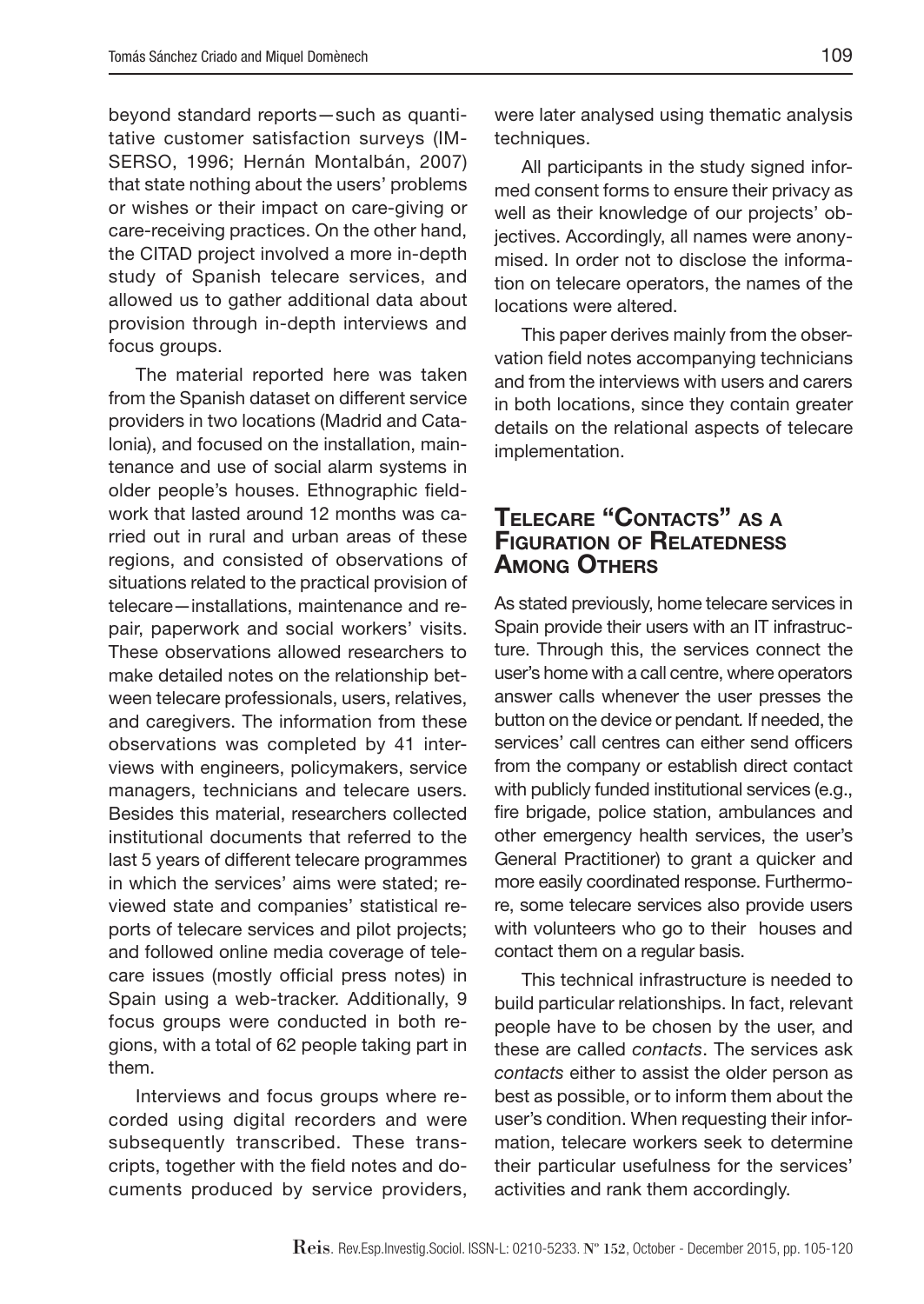A "contact", as defined in such services, could be anybody proving to be suitable in terms of two criteria: (1) *usefulness* for certain activities, such as opening the user's door or contacting the user to check if s/he is alright; (2) geographic *proximity* and availability to attend to such activities as quickly as possible. Whether it is a relative, a friend, a neighbour or an acquaintance, telecare services only need someone the user trusts. In fact, the selection process of such contacts—which takes place either during the installation or, a little earlier, when requesting the service—, is usually a routine task of asking the user about people. Technicians always bear the aforementioned criteria in mind and sometimes make comments or remarks regarding the suitability of the people suggested as contacts and their hierarchical order on the service's list.

In any case, the given list of contacts, their place in the service's hierarchy and the information retrieved about them do not remain unchanged in the services' databases. On the contrary, the services invest a lot of effort in constantly re-checking their usefulness and the information provided about them. More often than not, these checks happen whenever the contacts' usefulness is put to the test: for instance, when an emergency actually does occur, but also whenever the services notice that there has been a relevant change.

The process of selecting contacts allows for social relationships "through choice" very much in the vein of the Victorian families' depicted by Strathern (1992: 88-127), for whom having "connections" or self-chosen contacts beyond the family was extremely valuable for self-improvement and personal amelioration. Nevertheless, in our fieldwork, "nuclear family' articulations of relatedness were still very commonly employed in the performance of contact selection:

In a city near Barcelona, L, the installer, asks the user, C, to provide some contacts and she mentions all of her children. There are four of them, but they live in different locations in Catalonia. All of them have mobile phones and keys to their mother's home. However, the son who was present during the installation wanted to keep the copy that C had prepared for the service. They agree that they will make another copy and they will deliver it to the telecare service. When discussing the keys they mention a certain man called M, a neighbour with whom all of them seem to have a certain relationship of trust and closeness. Nevertheless, none of them thinks of him as a contact. Both C and her son assume that, in the event of an emergency, a member of the family would have to come to check on the situation, despite them being far away and not being able to arrive quickly. (Ethnographic field notes excerpt, Catalonia, December 2008; code: 19-B-MN-O-t-DN-2008XII17)

Although this might seem to be "natural" for some older people in Spain, it is not an unproblematic practice. This can be observed when telecare users "roughly translate" their desired figuration of relatedness onto the services'. In such cases, for instance, they select people to whom they feel "close"—e.g. relatives—who actually cannot or do not want to perform as close people e.g. children who do not want to, or who cannot take care of their parents for some particular reason—or who live far away. Such problems of "who is the appropriate contact" in terms of the service and the feeling of needing to include relatives or other close people despite the actual quality of their relationship (because of widespread ideas of "filial obligation") or the service's interest in performing its tasks, occurred in different observation settings.

We also encountered some users who expressed a feeling of being abandoned by their relatives because of the introduction of telecare. However, given that it was difficult to establish the validity of such claims, in many such instances a more parsimonious interpretation might be that what happened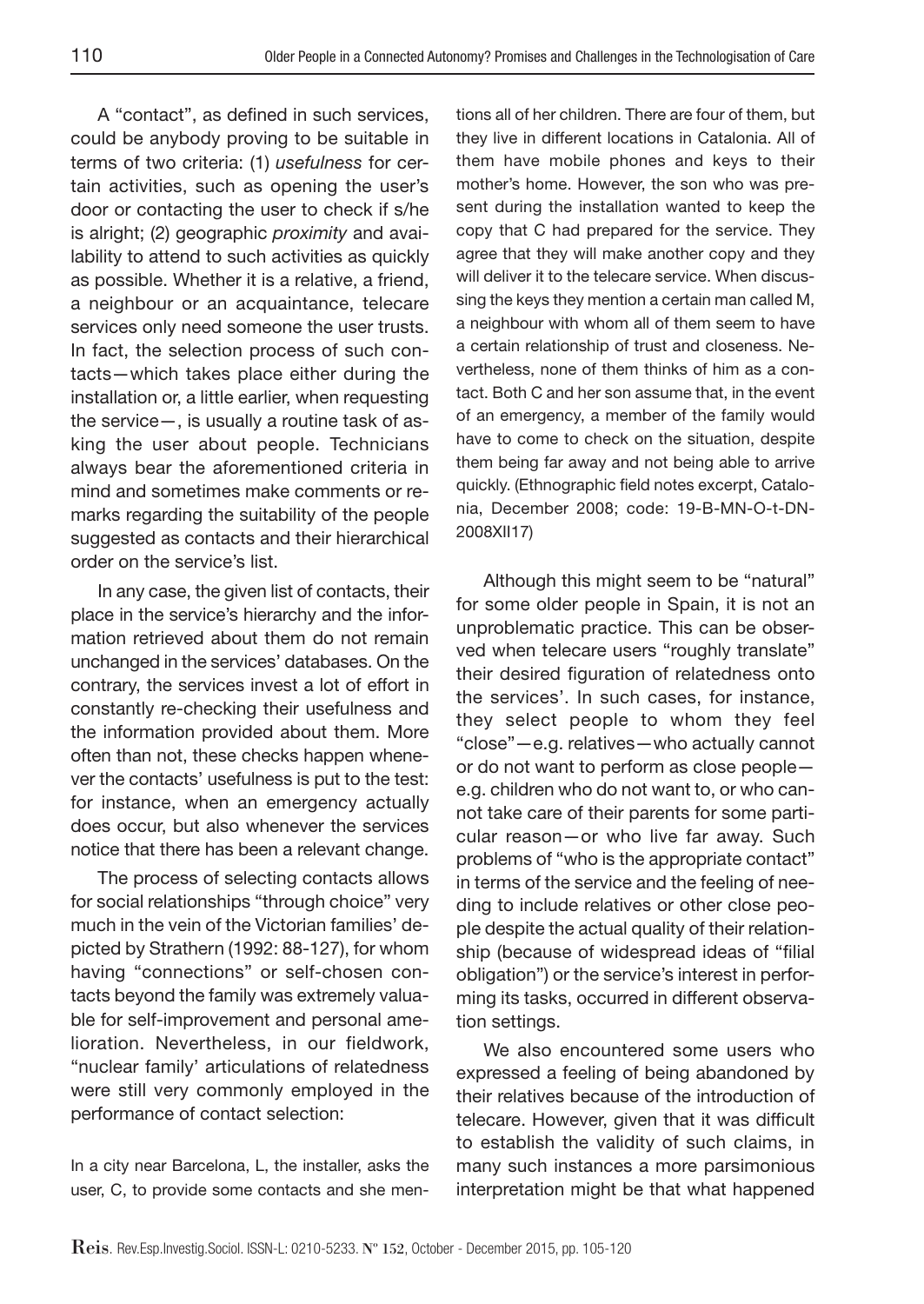was an on-going situation of friction, opened up by telecare, regarding who was to receive and give care and how. An interesting instance of this could be the following group interview excerpt (featuring an older woman, her older brother and the man's daughter):

Older woman: "We think that our children have to live their lives… and they shouldn't be on watch all day, all day… making a big effort to be with us if we need it. So, whenever they can, it'll be good… but not because we want them to be here caring for us. That, that cannot be, because they have to do their own things…"

Daughter: "My father… would indeed like his children to take care of him at home. I have told him many times, many times, that when he speaks of what happened before, that children took care of their parents, and so on… women were at home all day. And, besides their everyday chores at home, they also had to take care of older people. But, nowadays, women have entered the job market, the intellectual world … and we cannot take care of older people. Unless we resign or give up the life we currently have. And I say this to my father. But my father, of course, has ideas of his own… I have discussed it with him many times… I have several sisters and one brother who took early retirement. They attend art history courses, go swimming, do all sorts of things… that they would have to give up in order to take care of our parents, and there is no reason why they should do that. Because older parents, too, can be happy while they are able to manage for themselves, as they are doing because of the assistance they have. And, in the future, if the moment comes when such assistance is not enough… then we will search for other things'. (Interview transcript, Madrid, June 2009; code: 78-M-M-E-u-T-2009VI9).

In short, telecare figuration of connected autonomy is located at the crossroads of existing relationships of interdependence, together with their attached obligations. Hence, the installation of telecare devices could be an opportunity to negotiate slightly

different forms of relatedness. In a way, through telecare, many underlying concepts of the types of links that people establish to care for each other become open for discussion. As we can see from the previous excerpt, home telecare might be thought of as a device that highlights changes in such practices of "filial obligation" and the work of care they entail, while also allowing other possibilities to occur.

## Contact Roles: *Key-holders/ Door-openers* and *Double Agents*

Hence, a point of tension has been identified: on the one hand, by creating a new figuration of connected autonomy, the Spanish telecare services we witnessed mainly emphasise criteria of usefulness (geographic proximity, availability) when selecting contacts; on the other hand, many telecare users we came across commonly employed different criteria (such as, for instance, different versions of family relatedness and their attached obligations, or versions of friendship or neighbourliness). How is such a tension between "figurations of relatedness" worked out or managed within telecare settings? From our data, we could say that telecare services enact and absorb certain roles that are worked out to maintain their *figured* figuration. In fact we could talk about two main "ideal-typical" roles of contacts in telecare3: one explicitly supported and underpinned by the service (those we suggest calling *key-holders* or *dooropeners*), and one sought and sometimes desired to keep the service working (those we will call *double agents*) in such a context of clashing figurations of relatedness.

<sup>3</sup> Our use of the term "role" when talking about home telecare contacts' performances and requirements should be seen as work on the part of the actors to account for such settings and to negotiate their commitments (see Goffman, 1961).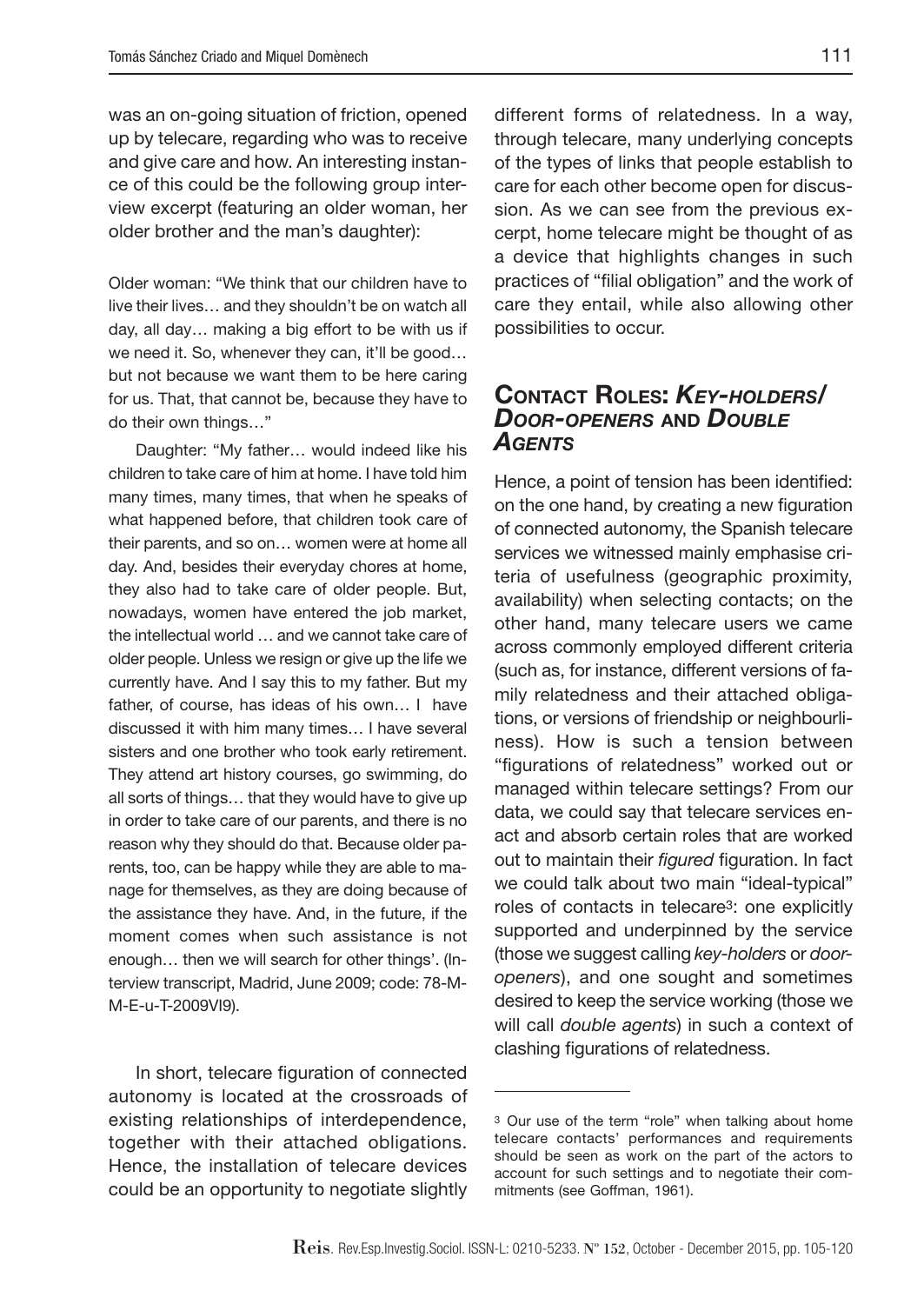#### Key-holders/Door-openers

We use the term *key-holders/door-openers* to refer to those main contact roles telecare services seek to create through the contact selection activity we have described up to now. These people hold a key and are, thus, a means of potentially opening the users' house door for any intervention in it. In fact, as we have seen, selecting available *keyholders/door-openers* is crucial for the services to build their latent network:

After having performed the technical aspects of the installation, A, the telecare worker, asks the older lady—who lives on her own in a city of the province of Barcelona—"who the contacts would be?". She says that they would have to call her cousin, who has keys to her house and lives downtown. The second contact would be M, a former colleague who is also a friend, who has no keys. The third contact would be E, a woman the lady has known for a long time, with whom she has a very close relationship. When asked by A if she would qualify this relationship as a relative or a friend, the lady specifies that she is not her friend, but that she is "a reliable person" who has keys because she had cleaned her house for a long time. In any case, she specifies that she might not be a good first contact because she still works and moves around a lot. (Ethnographic field notes excerpt, Catalonia, January 2009; code: 25-B-BD-O-v-DN-2009I13)

These contacts are highly valued by the services because not everybody likes to give their house keys to "strangers". Besides, this can create some problems for the services such as privacy issues. That is why telecare companies prefer to avoid holding users' keys and they only do so if there is no other solution. Indeed, this role is "advertised" by the services when they purport that the only thing they do with their IT infrastructure is to support older people's pre-existing autonomy, which might imply the need to have a "weak tie"—in Granovetter's (1973) sense who could open the door if necessary.

Bearing these empirical insights in mind might lead us to believe that what is enacted by the *key-holder/door-opener's* role is a highly-individualised, nomadic and ephemeral sociality apposite for the networking practices identified by Andreas Wittel (2001) in his study of media professionals, employed to create quick dis/connections and to manage contact data. But given the fact that, as we have already mentioned, telecare services place themselves at the crossroads of preexisting figurations of relatedness, which do not always disappear when the device has been installed, the *key-holder/door-opener* role is hardly likely to be the only one available. In fact, such a new figuration of relatedness through "contacts" often co-exists with others.

#### Double Agents

Therefore, we use the term *double agents*  (adapting the concept from Fabbri's semiotics, 2003) to refer to those who perform as both a "close person"—be it, for instance, a relative, a friend, a neighbour—and as a service "contact". In a context of a clashing of figurations of relatedness, a *double agent* is someone who enables two different figurations of relatedness to be connected given that, as we have observed, the services' and users' criteria for relatedness do not necessarily match. This can also be seen in "contact selection" practices. Whereas for the service, the contact's sociality is one based on usefulness and utility to help the service out in the wake of an emergency—where weak ties would suffice—, users might value their selected contacts in terms of other criteria of relatedness—as we have seen, even reaching the point of wanting to have sons or daughters who live far away as contacts, because of their strong common ties of kinship or friendship. And yet, although some users might not consider telecare to be the main source of care but rather as a "complementary service" (for similar findings, see Milli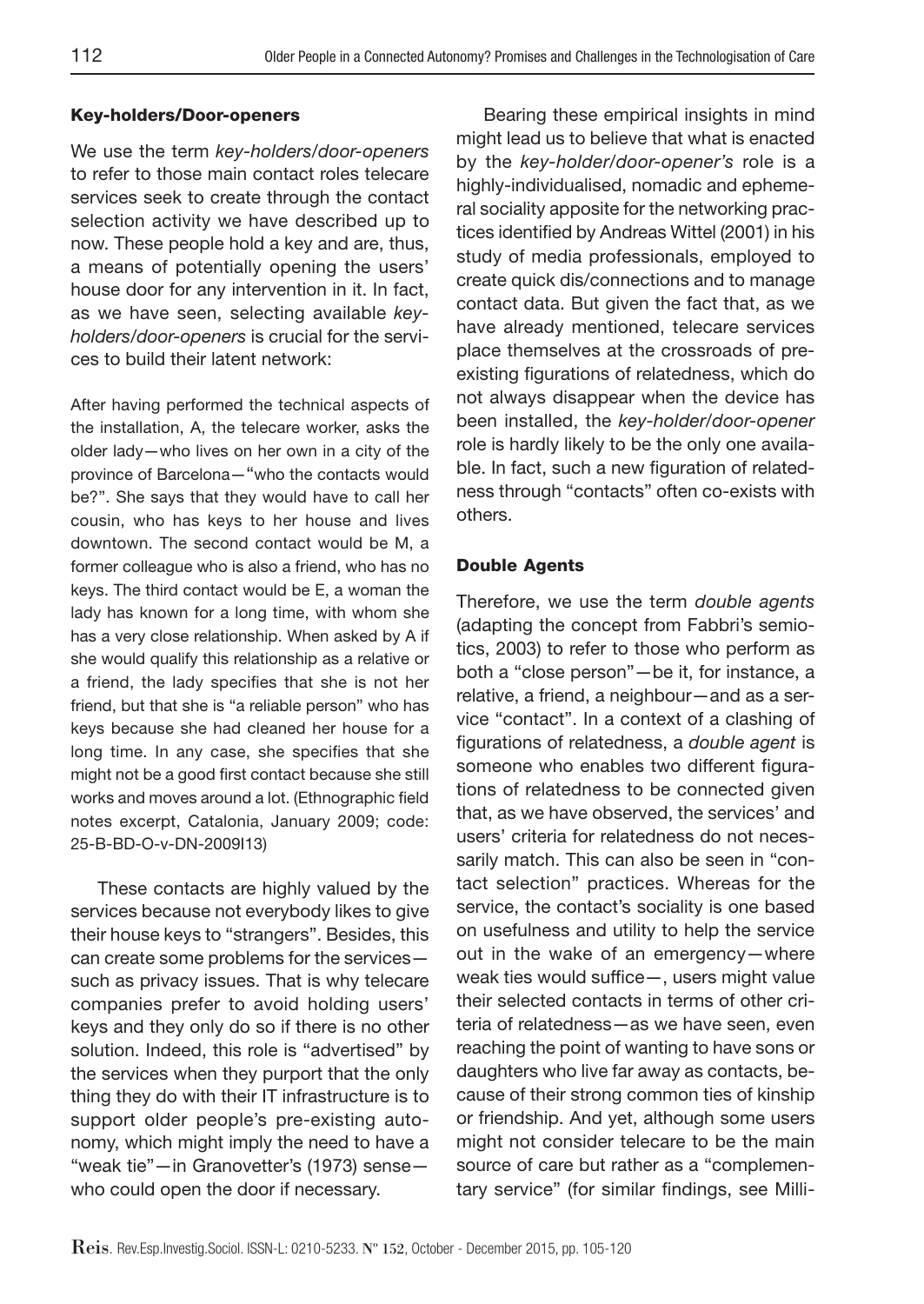gan, Roberts, and Mort, 2011: 350), or even as a way of helping the main carers, this does not mean that there is an explicit and complete overlapping of the services' and users' figurations of relatedness.

For this reason not every telecare contact could act as a *double agent*. Here, we are not only talking about sequential roles, "the role that is given primacy at one occasion being dormant on another" (Goffman, 1961: 134). On the contrary, a *double agent* would be someone explicitly having to manage two slightly different, but interconnected roles, at the same time: as a close person and as a telecare contact (the balance of which is hardly ever even, with the former usually being more important). In such a context *double agents* are very important because they facilitate the production of "inter-topological effects"—to borrow the term from Mol and Law (1994: 667-668 n.28)—, acting as connectors of two somewhat incommensurable socio-material figurations of relatedness (the services' and the users').

In fact, *double agents* work alongside the service in order to keep a strong user-service link, hence assuring the very performance of the service itself (Sánchez Criado et al., 2014). Some very interesting instances of the importance of *double agent* roles are usually seen in installation and maintenance processes, where their performance is crucial for the service to take place. These performances are even restricted to the very act of being present, such as in the following example of a "failed installation" that had to be postponed because the older person's daughter was not there:

L has to install the home telecare device in an older lady's apartment in a working-class block in the south of the Madrid province. A is aged 86. She seems to be in a bad mood. L introduces himself as the telecare installer. She invites us in. "Tell me, what can I do for you?" she says. L needs to know where the phone and power plugs are and starts inspecting the whole house.

L informs A that he would need to drill the wall from the kitchen to the main entrance in order to connect the telecare device to one of the two available plugs in the kitchen. He also says that this is the best place to put the device because it is the central part of the household. She is standing still not uttering a word. She does not seem to agree with the situation. She falters and starts saying in a very low voice that she does not want him to drill the wall. After a while she begins to sound more convincing and says "no plug, no installation". L tries to convince her, with a soft yet respectful voice. But she says: "I'm very old and I don't want to clean up all the mess." She escorts us out saying: "So sorry you had to come for nothing. We'd better leave it like this."

"This doesn't happen very often," L tells me when we leave the apartment. When we arrive at the car we get in and L, taking a look at all the paperwork he had prepared, realises that A's daughter had asked for the service.

Then he calls the area's social worker to know if she has some more information. She is going to call the daughter to find out more about the situation. We wait. While waiting he tells me that even though some people do not want telecare to be installed, he usually manages to convince them that it is something that will benefit them. "Maybe I didn't sound convincing," he says and continues, "this whole situation would not have happened if the daughter had been there".

The social worker calls: the daughter will call her mother, then the social worker will call the daughter and we have to wait. Five minutes later the social worker calls again. According to the social worker the daughter wants telecare to be installed, but the older lady keeps saying "no telecare." "So-, she argues, -whenever they make up their minds we will do it…" (Ethnographic field notes excerpt, Madrid, November 2008; code: 15-M-M;AR-O-t-T-2008XI03)

As can be easily concluded from this extract, the older woman's unwillingness, allegedly attributed to the fact that she did not want her house to become untidy and modi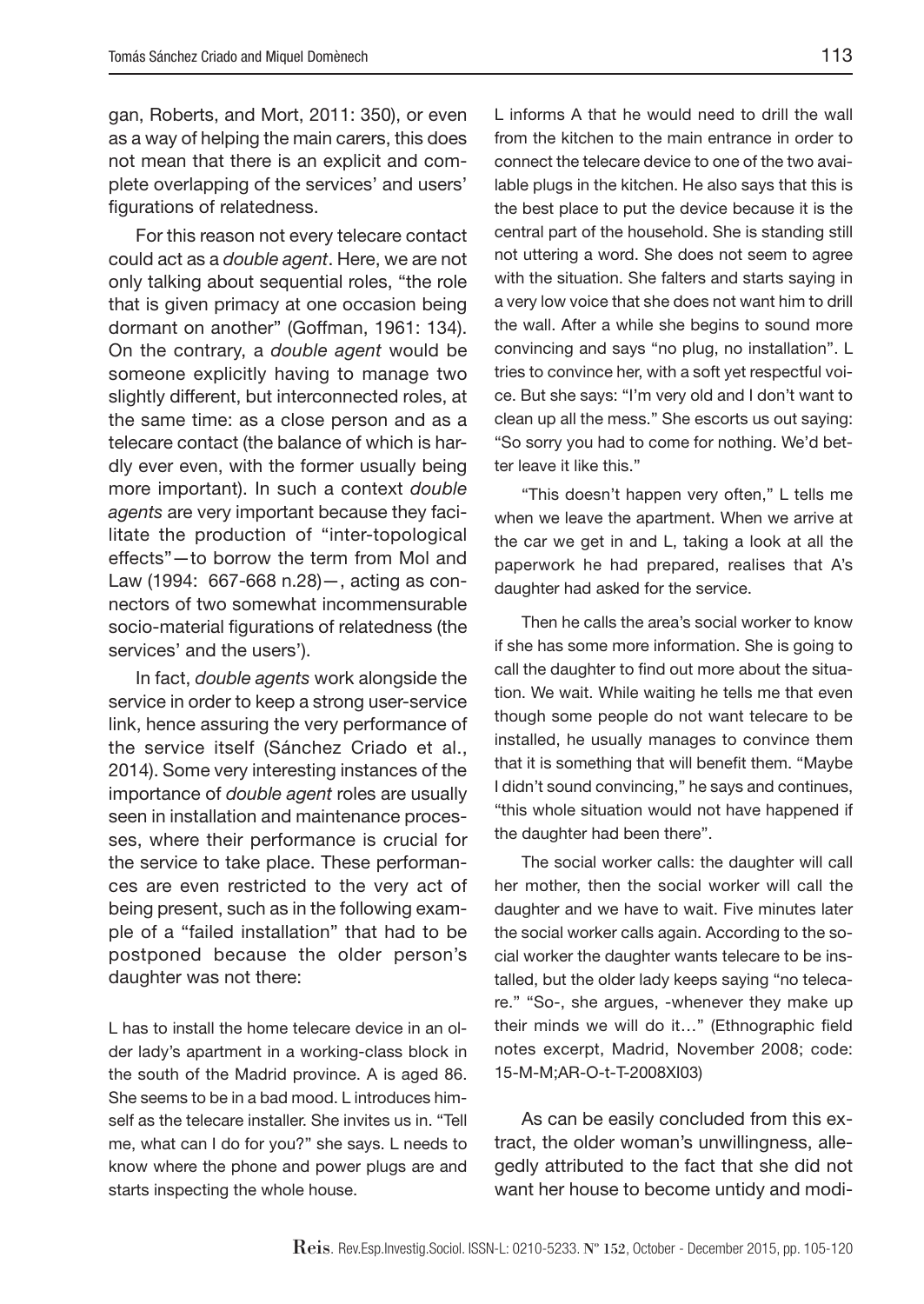fied in any sense, arose as a result of a certain "displacement" from an unresolved tension with her daughter. The daughter seemed to be much more interested than her mother in the installation of the telecare device. Another similar instance of the importance of *double agents* being present, this time at a successful installation, can be seen in the following excerpt of an installation in a small town south-west of Madrid:

Once the device has been installed, and having checked that both the terminal and the pendant work correctly, J (the installer) talks to the older couple, who are with one of their daughters, about the importance of telecare. They agree with him: the older man fell at the house entrance some weeks ago and he could not call for help because he could not even move until his wife noticed, almost by chance, half an hour later. The daughter confesses that she asked for the service because of that. J explains that the device has a very powerful range and they should not worry because they could press the button from anywhere inside the house even at a great distance from the terminal. If the operators were unable to hear them through the terminal they would call them by phone and then, if they could still not reach them, they would call the main contacts (in this case there are four, all of their children, who live nearby). If the contacts could not be reached either, the service would call the public emergency services. After this, J tells them that the pendant can be used in the shower because it is waterproof… In the midst of this the older woman's daughter, who looks worried, looks at her and says "this is for you to carry, mum, not to be left aside somewhere", a comment that is reinforced by J, who nods and says "this should become like your slippers."

Then they examine all the necessary paperwork. When it is time to sign the paperwork involved in the telecare contract, the daughter moves to pick up the pen, but is stopped by the technician, who says, "it has to be her," and hands the pen to the older woman, who is sitting down next to her husband, feeling a bit dizzy. The older woman says she has certain difficulties in writing because of some blood pressure problems, but the installer insists. Hence, she makes a painstaking effort, which marks the closure of the process (Ethnographic field notes excerpt, Madrid, November 2008; code: 24-M-ME;EA;NV;VM;VA;VI-O-t-T-2008XI07).

The most interesting thing about this successful installation process is that, despite the older couple's interest in telecare as a result of preliminary negotiations that must have occurred between the children and the older couple (the latter accepting that the former arranged everything to have the service installed); and despite the fact that the daughter supports the service's technician in telling the older woman that she has to carry the pendant and wear it as if it were the most natural thing in the world, when the installer sought to close the process by having the paperwork signed, the older woman's relational web of interdependences was suddenly taken as collateral for the service: it was the older woman who would henceforth become the service's addressee as "user", and not her children, who would from then on be treated as "contacts" of a person whose autonomy is merely enhanced or supported by the service.

In short, *double agents* are very important for the telecare services we observed. It is not surprising that they are sometimes, as we have seen, the people who are really interested in having telecare systems installed.

## Discussion: Figuring out Telecare's Promise

In short, as we have shown in this paper, telecare services hold the promise of "connected autonomy" as a practical solution to the potential problem of older people's social isolation in a context of changing family care in Spain. This comprises an infrastructure of connections and home monitoring technologies to prevent isolation, to promote older people's autonomy, and to support their in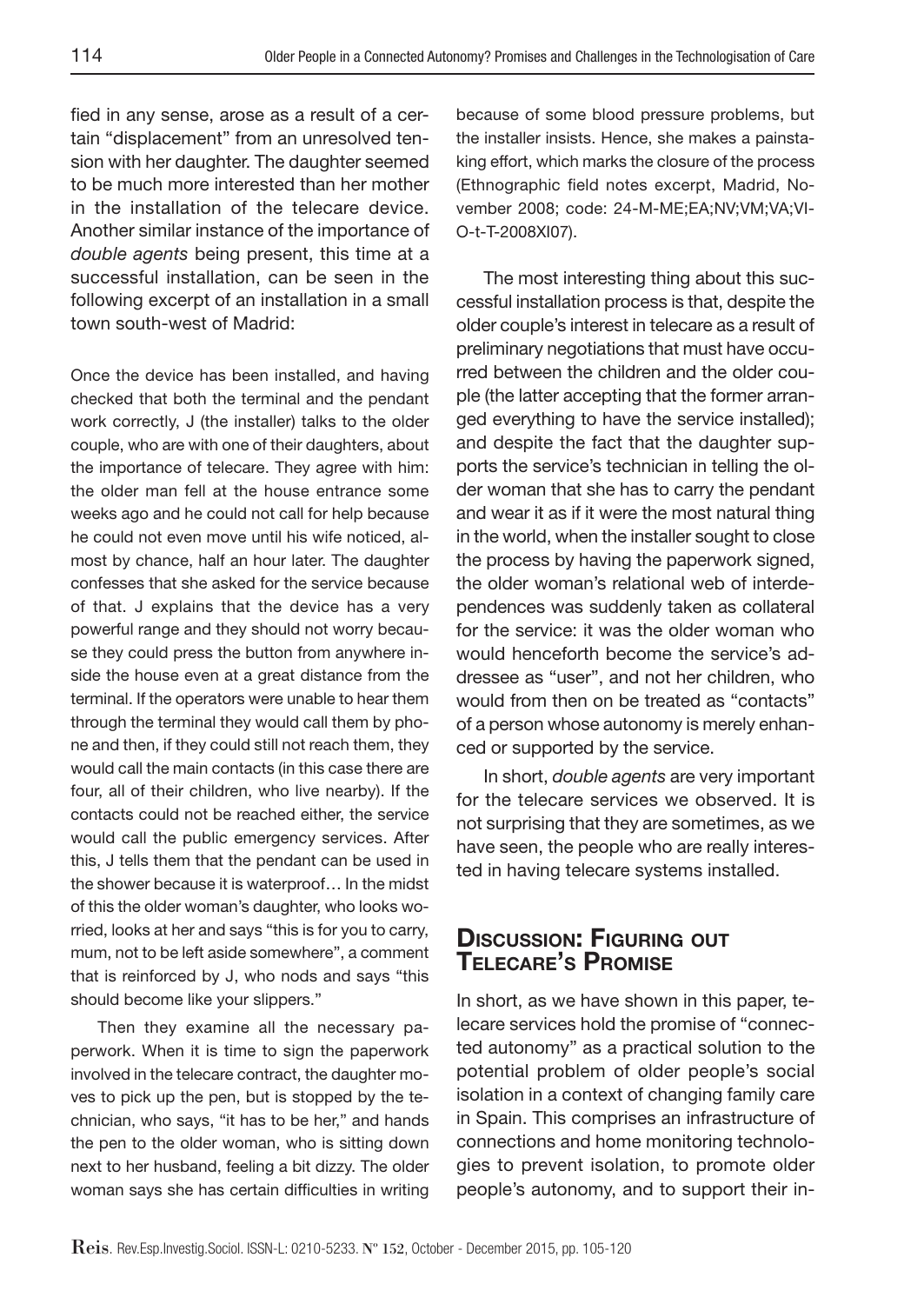dependent living. Through our ethnographic empirical work of the Spanish case (in different telecare organisations in Madrid and Barcelona), by examining the particular figurations of relatedness put in place by telecare services consisting mainly of "social alarm" devices, we have shown the practical problems telecare faces in delivering such a promise. To build the technological infrastructure telecare needs to put in place a relational infrastructure of "contacts."

Despite the straightforward idea of having a network of contacts as mere helpers of the service's work—acting as *key-holders/dooropeners*—, in establishing such a network of contacts the service absorbs many of the significant relations of the users in the process of delivering its promise. However, the absorption and incorporation of any existing user relationships, which are then transformed into "contacts" (with the only condition that they have to be useful in the case of an emergency, whatever the intensity and frequency of their ties) usually finds relatives carrying out the job. Hence, as a consequence of this, the services' figuration of "connected autonomy", which would require fast assistants who are located nearby, is altered during its implementation because of some contacts acting in their role as *double agents*—performing as both a close person and as a service's *key-holder/door-opener* or information contact—. Contrary to *key-holders/door-openers*, which might be, by definition, 'weak ties' *double agents* might act as the strongest kind of contact.

Nevertheless, as we have seen, the status of some contacts as *double agents* is not fully taken into account by telecare services. Indeed, they are refigured as "contacts" that might be crucially important for the service to operate (for instance, enabling installations to occur, being the main supporters of telecare services), but who play a secondary role in them (be it as a *key-holder/door-opener* or as a person from whom the service could retrieve information about the user). This slight

obliteration of previous figurations of relatedness is at the very core of the particular figuration of a "connected autonomous" user, who is first and foremost an individual, and only later considered to be a connected/social entity (which marks "the contact" as being part of a second sphere). Hence, despite including a certain social aspect in the figuration of telecare's users—treating it as an outer and secondary aspect—, the core image of the service is mainly an "inter-individualistic" understanding of care relations4.

How can the actual figurations of relatedness produced by telecare's services together with the enactment of such contact roles be accounted for if we brought in their actual relational practices? Taking into account the different relational changes produced, and examining the roles of contacts, we would like to put forward two ideal-typical figurations of relatedness identified in the actual practices of the telecare projects we studied:

- 1) The telecare figuration that might be at play if there were no previous relationships (*minimal*)—or if the previous relationships with the user had been broken, despite this being the context where telecare is less useful (*replaced*)— would be that of a lonely user whose only company would be the service's regular calls and visits, in the hope that the user might make some acquaintances so that they could act, at least, as potential *key-holders/door-openers*.
- 2) *Complementary*. However, in the vast majority of the cases we witnessed, older users had previous relationships with people who were willing to act as more

<sup>4</sup> The processes of telecare's refiguring of older people's social relationships might be thought to be in the same line with "advanced liberal" forms of what Rose (1996) calls "government of the social': the expert analysis and intervention on "the social" through a decomposition and recomposition of the links of individuals, whose autonomy is considered to be given in advance (Katz, 2005).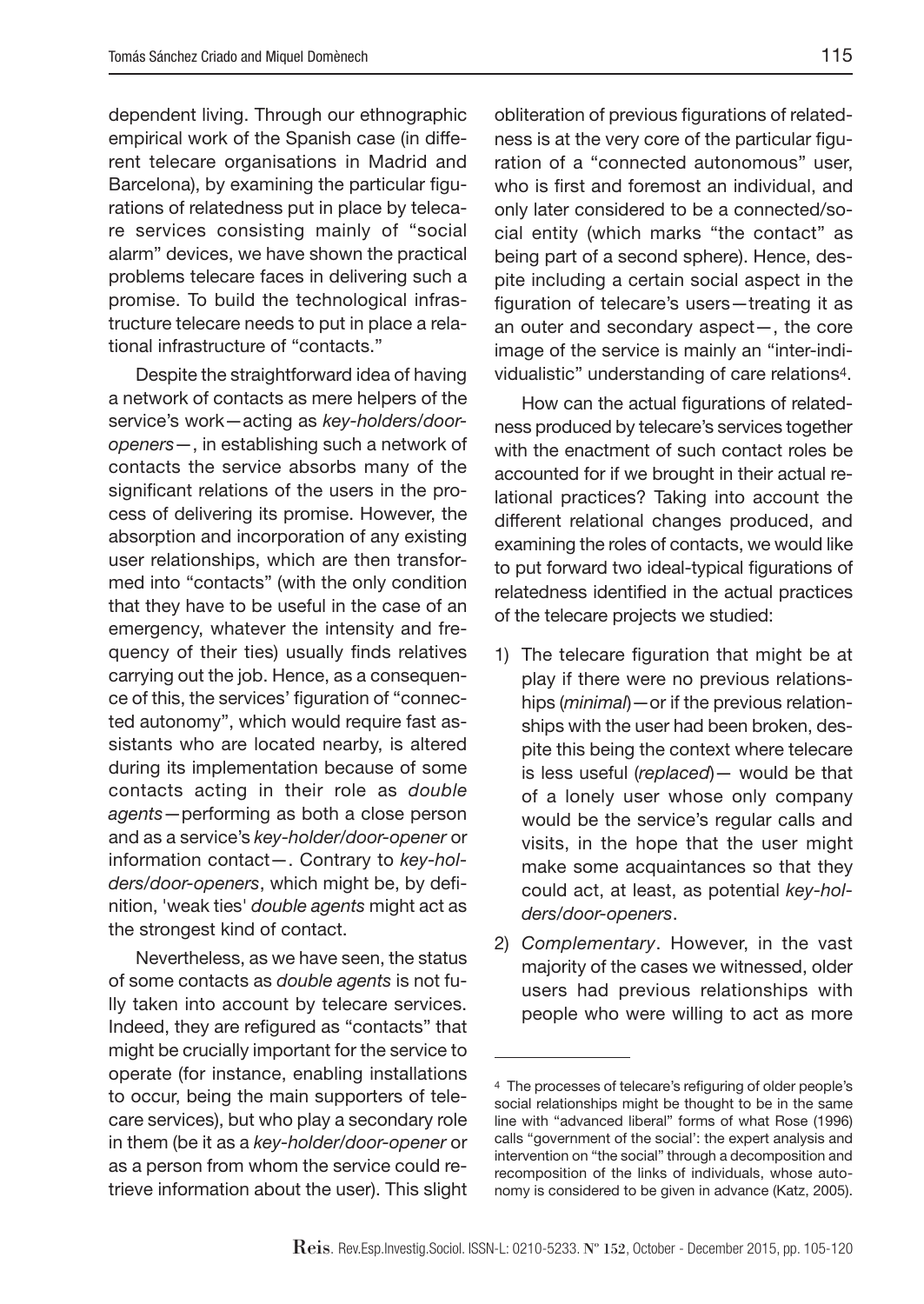than service contacts. In such cases the figuration of telecare's relatedness would be an expanded version of the *minimal* one, where people who had previously had a relationship with them act as either partial or full *double agents*.

Of course, the former figurations should not be considered as static categories, but as attributed enactments or effects of the forms that relationships might take in the actual processes of implementing a telecare project of "connected autonomy". In fact, a fluctuation along the continuum of such versions might occur if there was a change in the role performed by contacts, acting to a greater or lesser extent as "double agents"; i.e. being more or less involved in the older person's care.

## Concluding Remarks: Promises and Challenges of "Connected Autonomy"

Having identified such ideal/typical figurations of relatedness in the implementation of telecare "connected autonomy", an interesting outcome of our ethnographic enquiry would be that it could allow us to engage in an "empirical ethics" project (see Pols & Willems, 2011), understanding the practical 'prons and cons' of these technological solutions for particular care practices. In this final section we would like to reflect on possible ethical challenges these ideal types might imply, building on the actual promises and potential dangers arising from the implementation of telecare "connected autonomy" we have dealt with in this paper. This will open up a space to discuss the promises of telecare services.

An explicit promise—resulting from a *minimal* figuration of relatedness in which contacts behave, mainly, as *key-holders/dooropeners*—, would be "to secure and monitor isolation, by producing a minimal and latent sociality". The technical and relational infrastructure of telecare at the very least could be extremely interesting in transforming older people's abandonment, making the danger of social isolation slightly more "liveable", or at any rate "less dangerous". A remarkable aspect of this would be that older people's isolation would cease to be "the Other" of older people's forms of sociality; it would not eliminate the potential dangers involved, but these would be more or less monitored5. However, not everything is good in such a promise put in place by telecare. The challenge implied in the *replaced* figuration of relatedness would be to cause a potential isolation from significant relations arising from interpreting the work of telecare as taking care of older people.

A secondary promise, relatively obliterated (as an outcome of a *complementary* figuration of relatedness, where contacts behave as either partial or full *double agents*), would be "to help out primary carers (through a relative dislocation of continuous care)". That is, telecare would emerge as an apparatus for helping and securing existing care relations, facilitating a certain expansion "at a distance" of older people's safety in isolation (see López, 2010). This would allow occasional dislocations of continuous care activities.

Interestingly telecare's explicit figuration does not qualify "family" as the preeminent form of relatedness. In fact, as we have seen, this is rather an effect of the services' very opportunistic approach to the selection of significant relationships in a context of widespread family care. In a context of slightly changing family care, telecare services might

<sup>5</sup> In a way, this transformation of loneliness through its monitored incorporation into social life could be thought in analogy with the functionality of the incorporation of violence into ancient societies' ritual sacrifices—hence mitigating its destructive power and putting it to the service of social cohesion (Girard, 1989). This does not mean that feelings of solitude cannot appear, but that they might be the monitored feelings of people in "connected autonomy".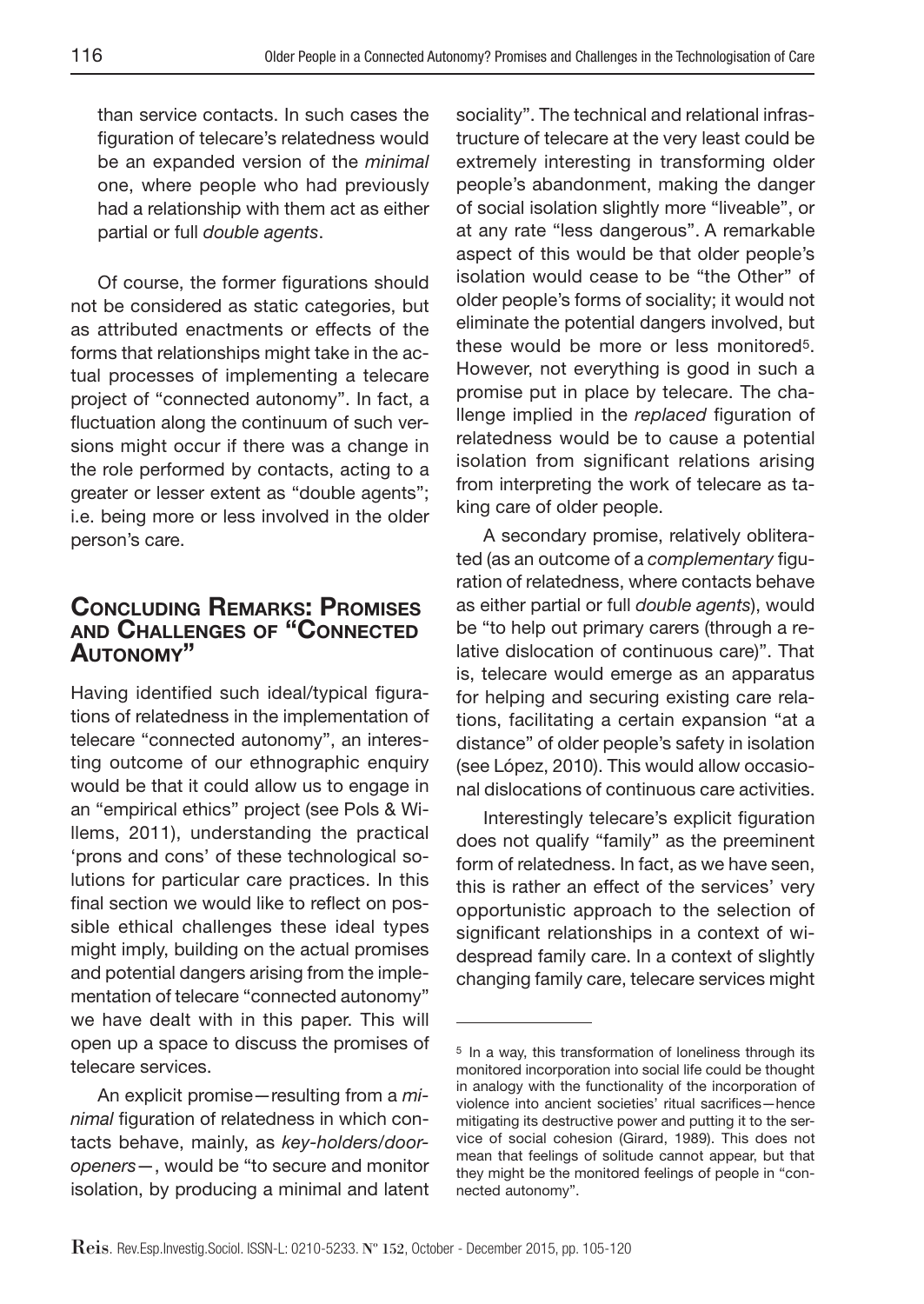become a sort of plexus for care relations to change: either as a service that conveniently allows some people to feel they can reject, partially or wholly, their oppressive "filial obligations to care" (assuming telecare to be a full-care service), or as a complementary service of care practices that could help many primary carers to carry on with their perceived care obligations in a different way (for instance, allowing them to feel that their loved ones will be looked after if they cannot be at the older person's home at all times).

However, there are indeed potential dangers in this partially hidden promise: namely, as Mort, Roberts & Milligan (2011) put it, the fragmentation and invisibilisation of certain works of care, and the fact that the carers' workload is not substantially affected. Indeed, these scholars have directed a strong critique against telecare services, because such an implementation of the figuration of "connected autonomy" might be producing a further invisibilisation of informal care work and the necessary inter-dependences of our everyday life. Hence, as they propose, newly developed telecare technologies might indeed offer very interesting promises if a "more responsible" model of innovation were implemented.

In this vein, the greatest challenge telecare and other similar technological care practices face lies in how to transform the relational promise of an old age in "connected autonomy" into other figurations of "collectivised care", even pushing for what some feminist activists in Spain (Precarias a la deriva, 2006) have termed *cuidadanía*6. For such a purpose a more explicit consideration of the figurations of relatedness in place when implementing a technological care project and how such a project

might alter it would be needed. Only then could we try to articulate technologically more just, more socialised, and better-distributed care relations (Hamington & Miller, 2006; Vega, 2009), beyond the current family-bound, gendered and racialised ones.

#### **BIBLIOGRAPHY**

- Aboderin, Isabella (2005). "*Conditionality*" *and* "*Limits*" *of Filial Obligation: Conceptual Levers for Developing a Better Understanding of the Motivational Basis and Societal Shifts or Patterns in Old Age Family Support*. Working Paper 205. Oxford: Oxford Institute of Ageing.
- Barry, Andrew (2001). *Political Machines: Governing a Technological Society*. London: Athlone Press.
- Bazo, María Teresa (2002a). "Intercambios familiares entre generaciones y ambivalencia: Una perspectiva internacional comparada". *RES. Revista Española de Sociología*, 2: 117-127.
- Bazo, María Teresa (2002b). "Dar y recibir: análisis comparativo de las prácticas de intercambio entre generaciones, preferencias y valores en las familias españolas". *Revista Interuniversitaria de Formación del Profesorado*, 45: 55-65.
- Bazo, María Teresa (2008). "Personas mayores y solidaridad familiar". *Política y Sociedad,* 45(2): 73-85.
- Bazo, M. T. and Ancizu, Icíar (2004). "El papel de la familia y los servicios en el mantenimiento de la autonomía de las personas mayores: una perspectiva internacional comparada". *REIS. Revista Española de Investigaciones Sociológicas*, 105: 43-77.
- Bettio, Francesca and Solinas, Giovanni (2009). *Which European Model for Elderly Care? Equity and Cost-effectiveness in Home Based Care in Three European Countries* (online). http://Econ-Papers.repec.org/RePEc:mod:depeco:0609, last access November 1, 2013.
- Brownsell, Simon *et al.* (2003). *Assistive Technology and Telecare. Forging Solutions for Independent Living*. Bristol: Policy Press.
- Brownsell, Simon *et al.* (2011). "A Systematic Review of Lifestyle Monitoring Technologies". *Journal of Telemedicine and Telecare*, 17(4): 185-189.
- Callon, Michel *et al.* (2011). *Acting in an Uncertain World: An Essay on Technical Democracy*. Cambridge, MA: MIT Press.

<sup>6</sup> The pun cuidadanía, "carizenship", works better in Spanish as a hybrid of *ciudadanía* (citizenship) and *cuidado* (care). It is seen as an intervention on individualistic liberal ideals, placing the sustainability of life and the interdependencies of care relations at the core of citizenship rights.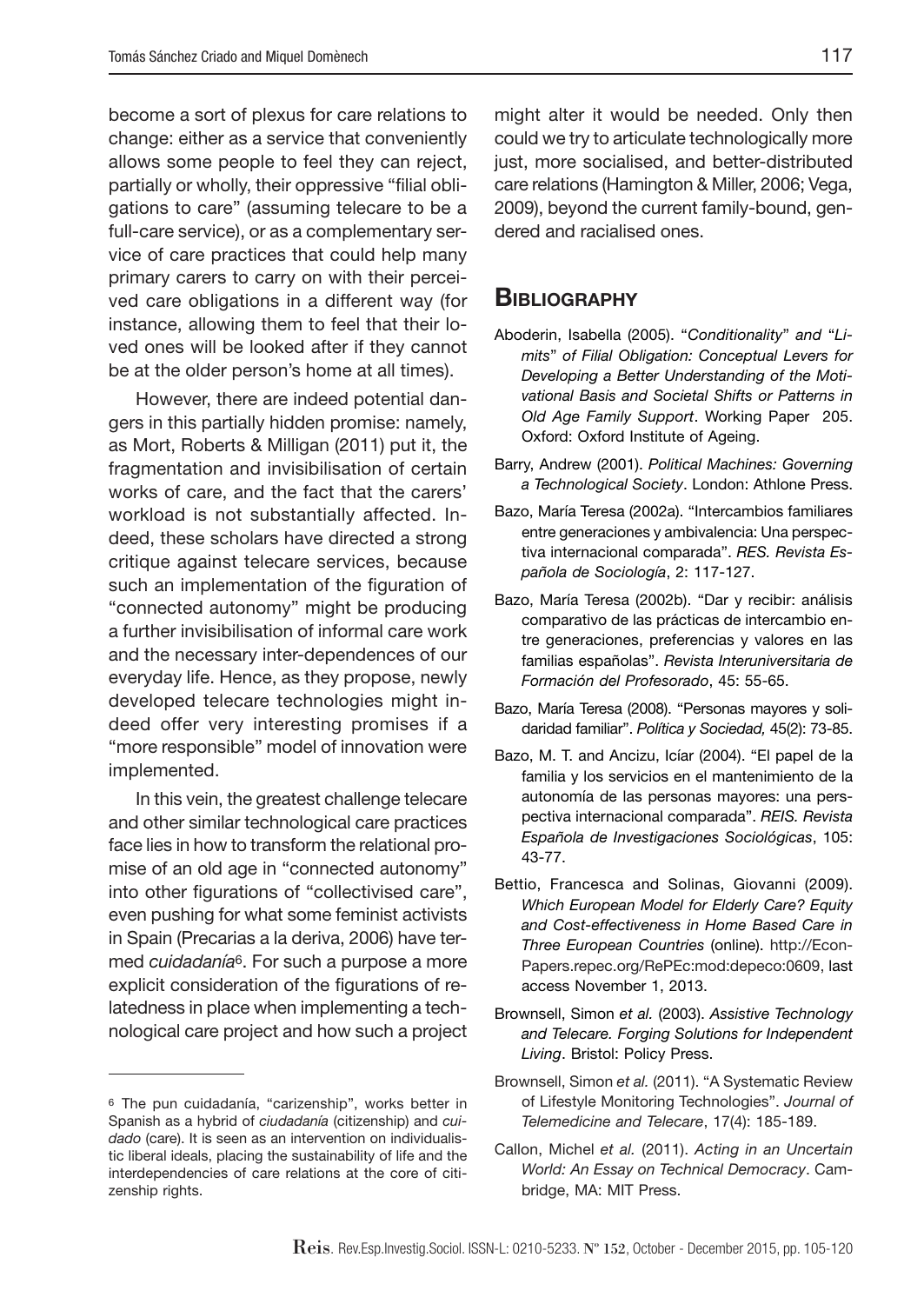- Del Pino, Eloísa and Rubio Lara, María Josefa (eds.) (2013). *Los Estados de Bienestar en la encrucijada: Políticas sociales en perspectiva comparada*. Barcelona: Tecnos.
- Elias, Norbert (1978). *What is Sociology?* London: Hutchinson.
- Elias, Norbert (1983). *The Court Society*. Oxford: Blackwell.
- Fabbri, Paolo (2003). "Siamo tutti agenti doppi". In: *Elogio di Babele*. Roma: Meltemi.
- Fernández, José-Luis and Forder, Julien (2010). *Ageing Societies: Challenges and Opportunities*. London: Bupa Heatlh Pulse 2010 Research.
- Fisk, Malcolm (2003). *Social Alarms to Telecare. Older People's Services in Transition*. Bristol: Policy Press.
- Girard, René (1989). *Violence and the Sacred*. Baltimore: Johns Hopkins University Press.
- Goffman, Erving (1961). "Role Distance". In: *Encounters: Two Studies in the Sociology of Interaction*. Middlesex: Penguin.
- Granovetter, Mark S. (1973). "The Strength of Weak Ties". *American Journal of Sociology*, 78(6): 1360-1380.
- Guillén, Ana Marta and León, Margarita (eds.) (2011). *The Spanish Welfare State in European Context*. Surrey: Ashgate.
- Gutiérrez-Rodríguez, Encarna (2010). *Migration, Domestic Work and Affect: A Decolonial Approach on Value and the Feminization of Labor*. New York: Routledge.
- Hamington, Maurice and Miller, Dorothy C. (eds.) (2006). *Socializing Care: Feminist Ethics and Public Issues*. Lanham, MD: Rowman and Littlefield.
- Hernán Montalbán, María José (2007). *Los usuarios de Teleasistencia en la Comunidad de Madrid*. Madrid: Consejería de Familia y Asuntos Sociales.
- IMSERSO (1996). *Teleasistencia Domiciliaria. Evaluación del Programa INSERSO/FEMP*. Documentos Técnicos, 85. Madrid: IMSERSO/MTAS.
- IMSERSO (1999). *Normas generales del servicio de Teleasistencia Domiciliaria. Programa de Teleasistencia Domiciliaria IMSERSO-FEMP.* Madrid: IMSERSO.
- IMSERSO (2007). *A propósito de las condiciones de vida de las personas mayores. Encuesta 2006*. Madrid: IMSERSO.
- IMSERSO (2008). "Cuadernos: El modelo residencial a debate". *Revista Sesenta y Más*, XIV(9): 31-39.
- IMSERSO (2009). *INFORME 2008. Las Personas Mayores en España*. Madrid: IMSERSO.
- IMSERSO and GFK (2005). *Cuidados a las personas mayores en los hogares españoles. El entorno familiar*. Madrid: IMSERSO.
- Isaksen, Lise Widding *et al.* (2008). "Global Care Crisis: A Problem of Capital, Care Chain, or Commons?". *American Behavioral Scientist,* 52(3): 405-425.
- Katz, S. (2005). *Cultural Aging. Life Course, Lifestyle, and Senior Worlds*. Peterborough: Broadview.
- López, Daniel (2010). "The Securitization of Care Spaces: Lessons from Telecare". In: Schillmeier, M. and Domènech, M. (eds.). *New Technologies and Emerging Spaces of Care*. Surrey: Ashgate.
- López, Daniel and Domènech, Miquel (2009). "Embodying Autonomy in a Home Telecare Service". *Sociological Review,* 56(s2): 181-195.
- López, Daniel and Sánchez Criado, Tomás (2009). "Dwelling the Telecare Home: Placeness, Location, and Habitality". *Space and Culture,* 12(3): 343-358.
- López, Daniel *et al.* (2010). "How to Become a Guardian Angel. Providing Safety in a Home Telecare Service". In: Mol, A., Moser, I. and Pols, J. (eds.). *Care in Practice. On Tinkering in Clinics, Homes and Farms*. Bielefeld: Transcript.
- Lowenstein, Ariela and Ogg, Jim (eds.) (2003). *OASIS. Old Age and Autonomy: The Role of Service Systems and Intergenerational Family Solidarity. Final Report*. Haifa: Center for Research and Study of Aging. The University of Haifa.
- Milligan, Christine *et al.* (2011). "Telecare and Older People: Who Cares where?". *Social Science and Medicine,* 72(3): 347-354.
- Mol, Annemarie and Law, John (1994). "Regions, Networks and Fluids: Anaemia and Social Topology". *Social Studies of Science,* 24(4): 641-671.
- Mort, Maggie *et al.* (2011). "Telecare and Older People: Re-ordering social relations". In: von Schomberg, R. (ed.). *Towards Responsible Research and Innovation in the Information and Communication Technologies and Security Technologies Fields*. Luxembourg: Publications Office of the European Union.
- Parker, Martin (2007). "Ethnography/Ethics". *Social Science and Medicine*, 65: 2248-2259.
- Pols, Jeannette and Moser, Ingunn (2009). "Cold Technologies versus Warm Care? On Affective and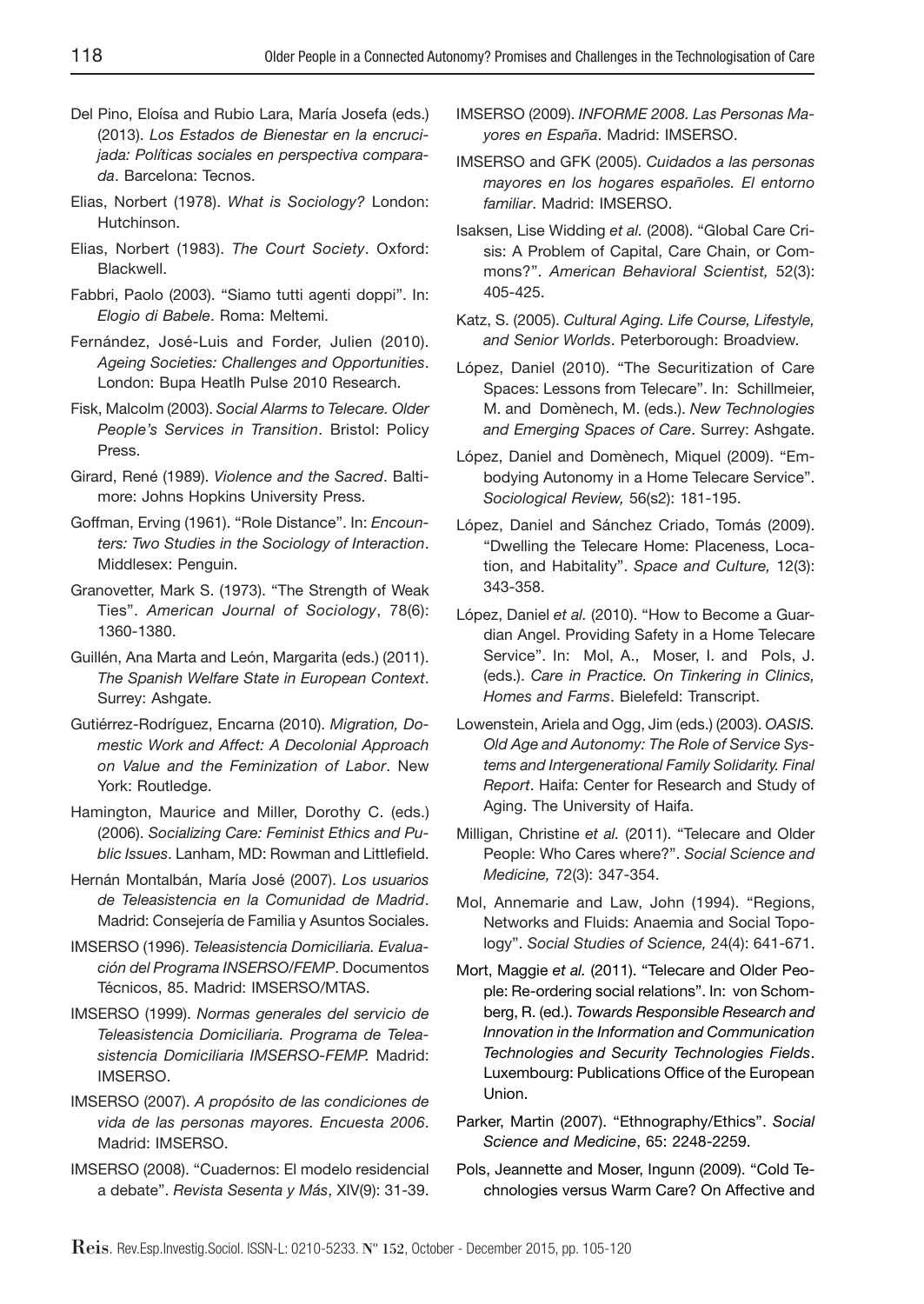Social Relations with and through Care Technologies". *ALTER, European Journal of Disability Research*, 3: 159-178.

- Pols, Jeannette and Willems, Dick (2011). "Innovation and Evaluation: Taming and Unleashing Telecare Technology". *Sociology of Health and Illness,*  33(3): 484-498.
- Precarias a la deriva (2006). "Precarización de la existencia y huelga de cuidados". In: Vara, M. J. (ed.). *Estudios sobre Género y Economía*. Madrid: Akal.
- Rose, Nikolas (1996). "The Death of the Social? Refiguring the Territory of Government". *Economy and Society,* 25(3): 327-356.
- Sánchez Criado, Tomás and López, Daniel (2009). "La traducción del cuidado. La teoría del actorred y el estudio de la interdependencia en la teleasistencia para personas mayores". *Estudios de Psicología*, 30(2): 199-213.
- Sánchez Criado, Tomás *et al.* (2014). "Installing Telecare, Installing Users: Felicity Conditions for the Instauration of Usership". *Science, Technology and Human Values*, 39(5): 694-719.

RECEPTION: November 04, 2013 REVIEW: May 27, 2014 APPROBANCE: February 23, 2015

- Silverstein, Merrill *et al.* (2006). "Intergenerational Support to Aging Parents: The Role of Norms and Needs". *Journal of Family Issues,* 27(8): 1068-1084.
- Strathern, Marylin (1992). *After Nature: English Kinship in the Late Twentieth-Century*. Cambridge: Cambridge University Press.
- Suchman, Lucy (2007). *Human-Machine Reconfigurations. Plans and Situated Actions*. Cambridge: Cambridge University Press.
- Suchman, Lucy (2012). "Configuration". In: Lury, C. and Wakeford, N. (eds.). *Inventive Methods: The Happening of the Social*. London: Routledge.
- Vega, Cristina (2009). *Culturas del cuidado en transición: espacios, sujetos e imaginarios en una sociedad de migración*. Barcelona: UOC.
- Verkerk, Marian A. (2001). "The Care Perspective and Autonomy". *Medicine, Health Care and Philosophy,* 4: 289-294.
- Wittel, Andreas (2001). "Toward a Network Sociality". *Theory, Culture and Society,* 18(6): 51-76.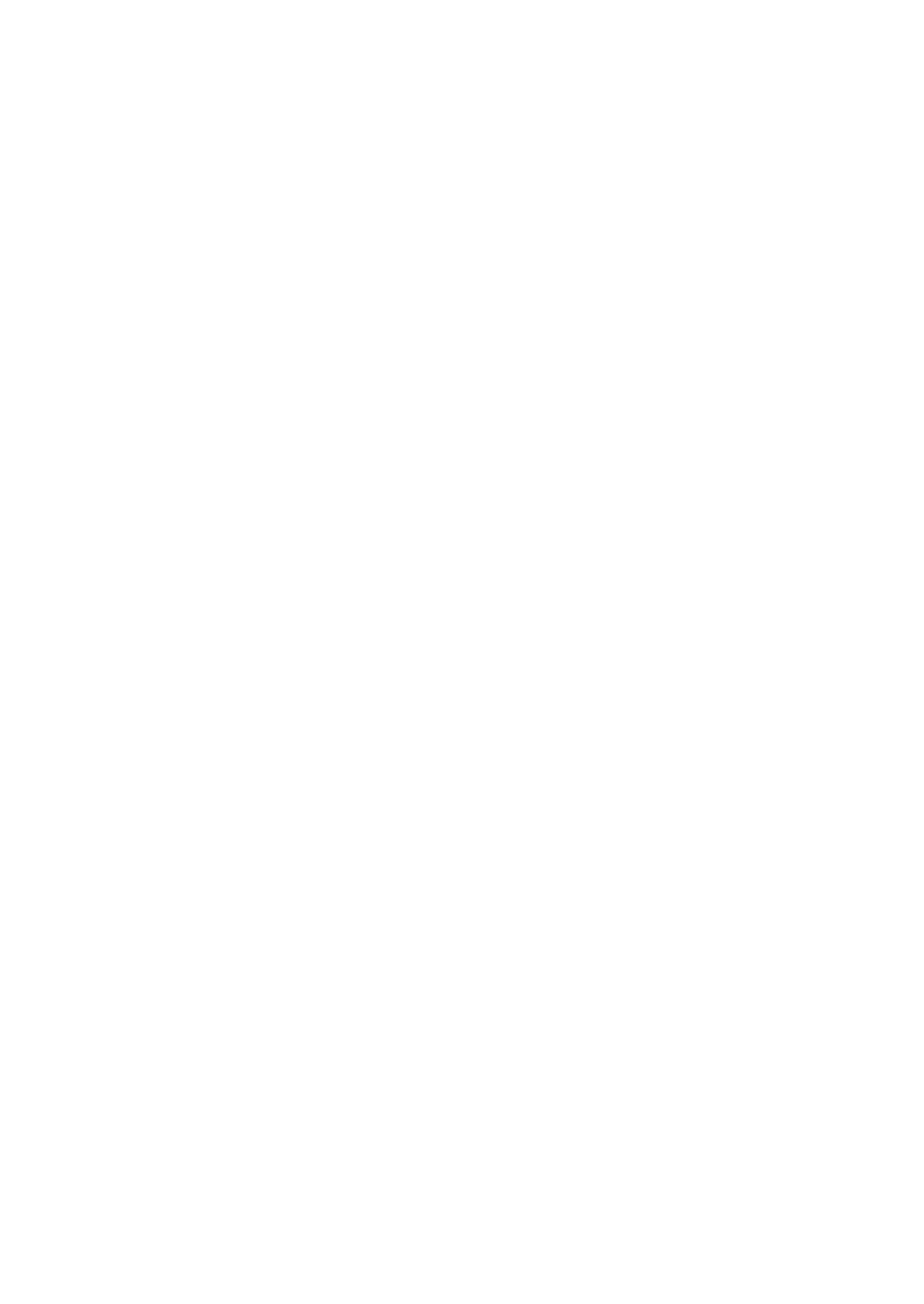# ¿Personas mayores en autonomía conectada? Promesas y retos en la tecnologización del cuidado

*Older People in a Connected Autonomy? Promises and Challenges in the Technologisation of Care*

#### **Tomás Sánchez Criado y Miquel Domènech**

## Palabras clave

#### Autonomía

- Ética empírica
- Formas relacionales
- Personas mayores
- Teleasistencia domiciliaria

# Key words

Autonomy

- Empirical Ethics
- Relatedness
- Older people
- Telecare

## Resumen

Este artículo propone una interpretación etnográfica de cómo, en un contexto de cuidado familiar en transición, servicios de teleasistencia españoles buscan proveer a las personas mayores de vínculos sociales para prevenir su aislamiento, articulando una infraestructura de conexión y monitorización para promover lo que denominamos «autonomía conectada». Para funcionar estos servicios necesitan articular redes de «contactos». Empleamos diferentes acepciones del término *figuración* para entender los significados de la materialización práctica de diferentes formas relacionales por parte de estos servicios, prestando atención a: los roles que hacen disponibles; con qué otras figuraciones relacionales se encuentran y qué ocurre al encontrarse. A partir de esta descripción, abrimos un debate ético acerca de las promesas y retos relacionales que enfrentan los intentos por tecnologizar el cuidado de las personas mayores.

## **Abstract**

This paper offers an ethnographic interpretation of how in a changing context of family care different Spanish home telecare services provide older people with social links to prevent their isolation, granting them "connected autonomy": the promotion of their autonomy and independent living through connectedness. To do so, services need to craft a network of "contacts". Different versions of the term *figuration* are employed to describe the practical materializations of the forms of relatedness put in place by such services: what roles become available and explicitly supported; what other figurations of relatedness (e.g., kinship, friendship, neighbourliness) they come across; what happens when these different figurations of relatedness meet. In doing this, our aim is to allow space to reflect ethically on the practical relational promises and challenges of these forms of technologized care of older people.

# Cómo citar

Sánchez Criado, Tomás y Domènech, Miquel (2015). «¿Personas mayores en autonomía conectada? Promesas y retos en la tecnologización del cuidado». *Revista Española de Investigaciones Sociológicas,* 152: 105-120. (http://dx.doi.org/10.5477/cis/reis.152.105)

La versión en inglés de este artículo puede consultarse en http://reis.cis.es

Tomás Sánchez Criado: Open University of Catalonia | tomcriado@uoc.edu Miquel Domènech: Universitat Autònoma de Barcelona | miquel.domenech@uab.cat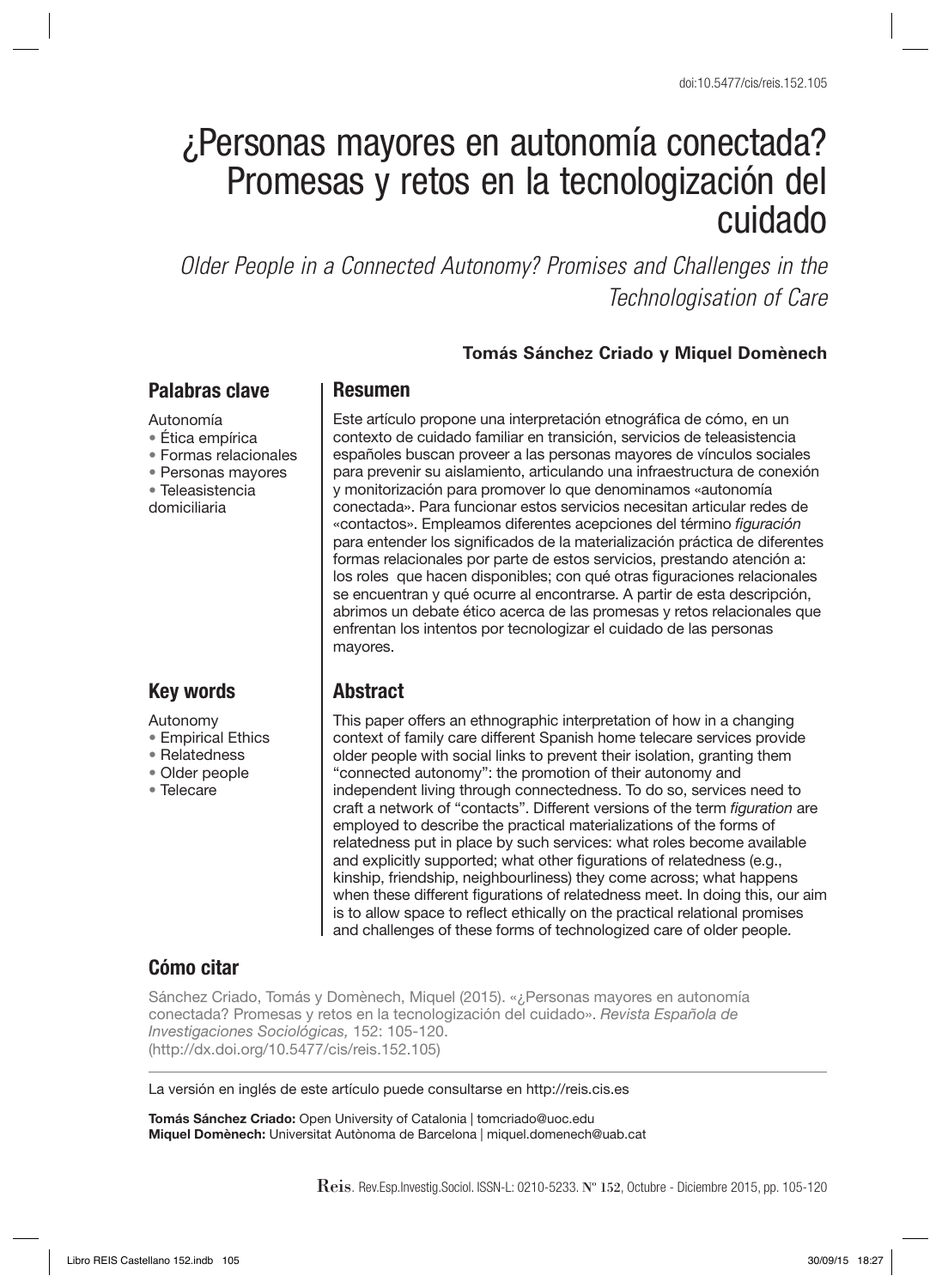#### Introducción: el aislamiento de las personas mayores, el cuidado familiar y las promesas de la teleasistencia en la españa contemporánea

Diferentes investigadores afirman que nos encontramos en plena «crisis de los cuidados», una situación en la que la población de personas mayores (la principal población que requiere o requerirá cuidados) está aumentando exponencialmente mientras las cuidadoras tradicionales —esto es, las mujeres y, en su mayoría, familiares— se incorporan progresivamente al mercado laboral (Isaksen *et al.*, 2008; Fernández y Forder, 2010). Aunque se pudiera observar una cierta tendencia genérica a una crisis en las «obligaciones filiales de cuidar» en muchas sociedades postindustriales —véanse Lowenstein y Ogg (2003), Aboderin (2005) y Silverstein *et al.*  (2006)—, en España las tareas de cuidado siguen dándose ampliamente en el seno de la familia, siendo mayoritaria y tradicionalmente atribuidas a las mujeres (IMSERSO y FMK, 2005). De hecho, muchos trabajos han resaltado y discutido el sustrato familista de las políticas sociales españolas (véanse las muy interesantes compilaciones de Guillén y León, 2011, o Del Pino y Rubio Lara, 2013).

A pesar de las singularidades del llamado «modelo sureuropeo» de cuidado familiar (Bettio y Solinas, 2009), los datos estadísticos del Estado español recogidos por los institutos públicos en el momento de nuestro estudio —entre 2008 y 2011— sugerían que estas singularidades estaban desdibujándose progresivamente y que se vislumbra una progresiva tendencia de las personas mayores a vivir en independencia (no en casas multigeneracionales), asemejándose los datos cada vez más a los de los países de Europa del Norte. Por ejemplo, la encuesta 2007 del Instituto de Personas Mayores y Servicios Sociales (IMSERSO, 2007) mostraba un considerable aumento de personas mayores de 65 solas (tanto solteras como

viudas, 21,6%) y de parejas mayores que viven en sus hogares (41,8%).

Estos cambios globales están produciendo efectos muy complejos: las cuidadoras familiares informales se están sobrecargando al no tener dinero para pagar por el trabajo de cuidados o cuando pueden, están delegando sus tareas a mujeres migrantes «invisibles» y en muchas ocasiones sin derechos (Gutiérrez-Rodríguez, 2010). Esto, junto al progresivo alejamiento de un modelo de «cuidado en familia», con sus roles tradicionales de género, basados en un valor de reciprocidad intergeneracional —véanse Bazo (2002a, 2002b, 2008), Bazo y Ancizu (2004)—, se plantea como una fuente potencial de soledad y aislamiento de las personas mayores.

En este marco de problematizaciones emergentes —en el sentido foucaultiano en torno a la fragilidad y la edad avanzada (Katz, 2005), los servicios de teleasistencia domiciliaria, así como otros dispositivos tecnológicos, se han convertido desde la década de los años noventa en soluciones estratégicas de las políticas públicas —en España y en otros lugares (Brownsell *et al.*, 2003, 2011; Fisk, 2003: 156; IMSERSO, 2009)—, puesto que supuestamente abaratan costes en comparación con otros tipos de servicios de asistencia y cuidados. Sus defensores suelen argumentar que implican menores gastos de personal, permitiendo, asimismo, un servicio de intervención a distancia, que también ayudaría a las cuidadoras informales en sus tareas. En el caso de los servicios de teleasistencia sostenidos por administraciones públicas en España, estos se componen principalmente de dispositivos de telecuidado «de primera generación»: esto es, dispositivos de telealarma instalados en el domicilio del usuario, junto con un colgante de alarma que el usuario debe llevar puesto en todo momento en casa, que permiten una comunicación directa —eminentemente reactiva (ante la pulsación)— con un *callcentre*, que a su vez conecta a los usuarios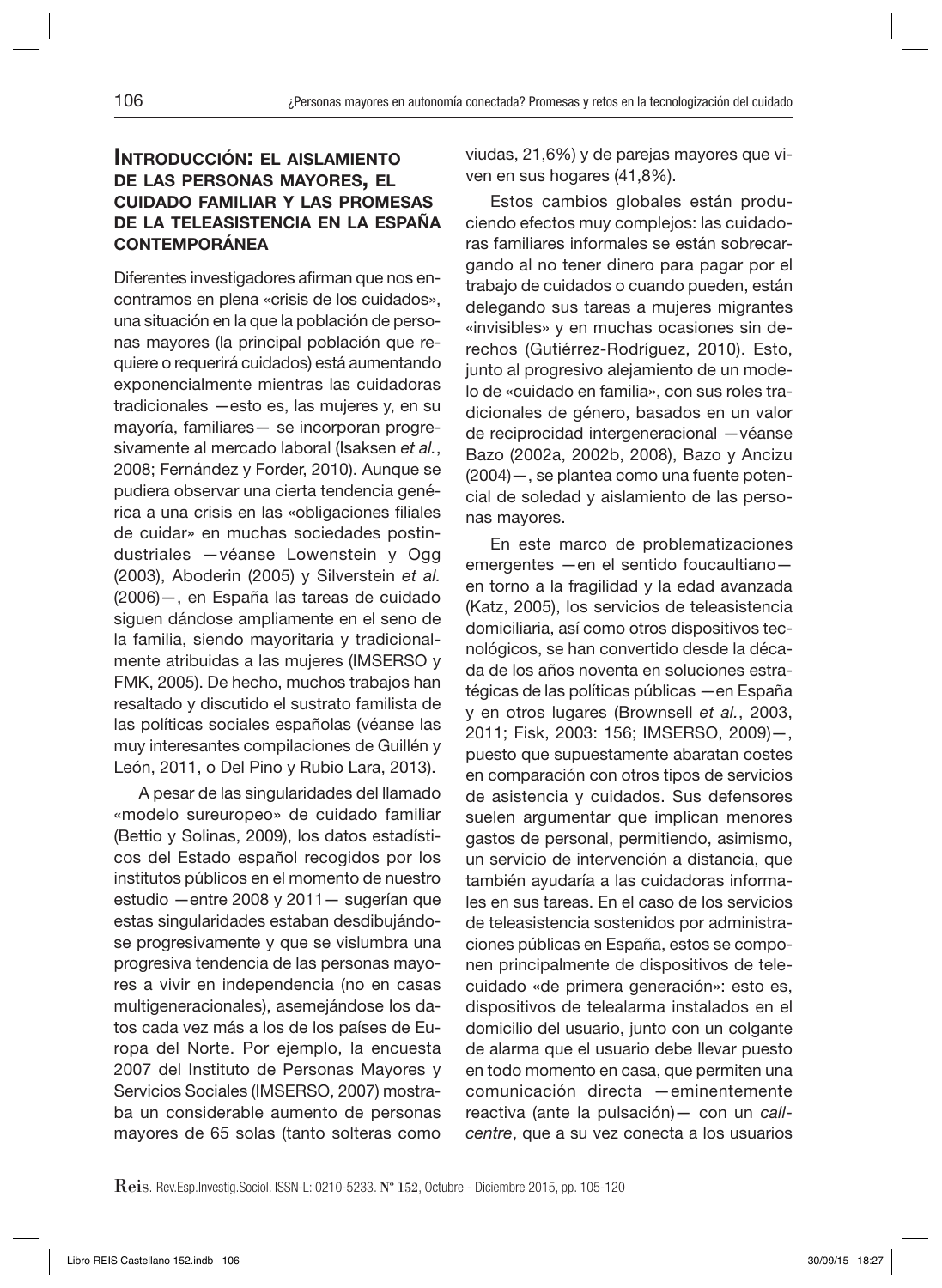con personas relevantes para ellos si fuera necesario, con los servicios de emergencia. Asimismo, en algunos pocos casos también se han instalado de forma piloto dispositivos basados en sensores de segunda o tercera generación, con unos costes más altos que no suelen ser cubiertos por las administraciones. De acuerdo con los responsables políticos y proveedores de servicios, estos sistemas tecnológicos evitan o retrasan la necesidad de atención residencial (IM-SERSO, 2008), así como previenen las condiciones de aislamiento y abandono1.

Es más, se suele argumentar que estos servicios de teleasistencia «mantienen» la autonomía de las personas mayores mediante la creación de una red de «contactos» a activar en caso de emergencia, lo que de acuerdo con sus argumentos les permite vivir de forma independiente. A pesar de que dichos servicios tienen como objetivo unir la promoción de la salud y la asistencia social, la teleasistencia domiciliaria es más bien una rama de los servicios sociales en España (IMSERSO, 1999). En consonancia con desarrollos legales (como la Ley 39/2006 de *Promoción de la autonomía personal y atención a las personas en situación de dependencia*)*,* estos servicios se han promovido enormemente en España en la década pasada como soportes para la autonomía o la vida independiente de las personas mayores, teniendo como uno de los principales objetivos de sus intervenciones la prevención del aislamiento y la soledad.

Partiendo de este contexto de transformaciones y preocupaciones, este artículo analiza etnográficamente y desde la perspectiva de los Estudios sociales de la ciencia y la tecnología (STS, usando el acrónimo inglés), cómo y de qué manera estos servicios regulares de teleasistencia domiciliaria en Cataluña y Madrid han tenido un impacto en la transformación de las relaciones y espacios de cuidado, a través de una consideración particular de las *figuraciones* particulares de lo social que han contribuido a hacer emerger, así como su confrontación y su relación con otras formas relacionales existentes.

#### MARCO TEÓRICO Y OBJETIVOS: un estudio de las *figuraciones* del cuidado tecnologizado de las personas mayores

El énfasis de estos proyectos de teleasistencia en intervenir la sociabilidad a distancia pudiera ser considerado como una forma especialmente interesante de innovación técnica del modo en que las personas mayores son cuidadas en un contexto de «crisis de los cuidados»: introduciendo la importancia de la conectividad para, supuestamente, «sostener la autonomía», sustituyendo o transformando el cuidado corporal por formas tecnologizadas de interdependencia (Sánchez Criado y López, 2009). De hecho, en ligero contraste con las nociones modernistas de «autonomía» promovidas hasta la fecha —que consideran a ésta como una forma de racionalidad individual y autodeterminación (véase Verkerk, 2001, para una descripción crítica)—, la «conectividad» ha venido convirtiéndose progresivamente en una técnica de gobierno cada vez más importante en muchos ámbitos de la política social (Barry, 2001). Es más, nos gustaría sugerir el uso del término «autonomía conectada» para referirnos a la promesa de una nueva configuración de la socialidad introducida por estos servicios de telecuidado. Pero ¿cómo se fabrica prácticamente la «autonomía conectada» en la teleasistencia y cuáles son sus efectos y desafíos potenciales? Esa es la pregunta que en este artículo quisiéramos responder etnográficamente, a través de un análisis de las *figuraciones* de la teleasistencia.

<sup>1</sup> En el momento de nuestro estudio los servicios de teleasistencia tenían una cobertura media estatal del 4,75% de las personas de 65 años o más, superando a otros servicios tradicionales, como la ayuda a domicilio o las residencias (IMSERSO, 2009: 342).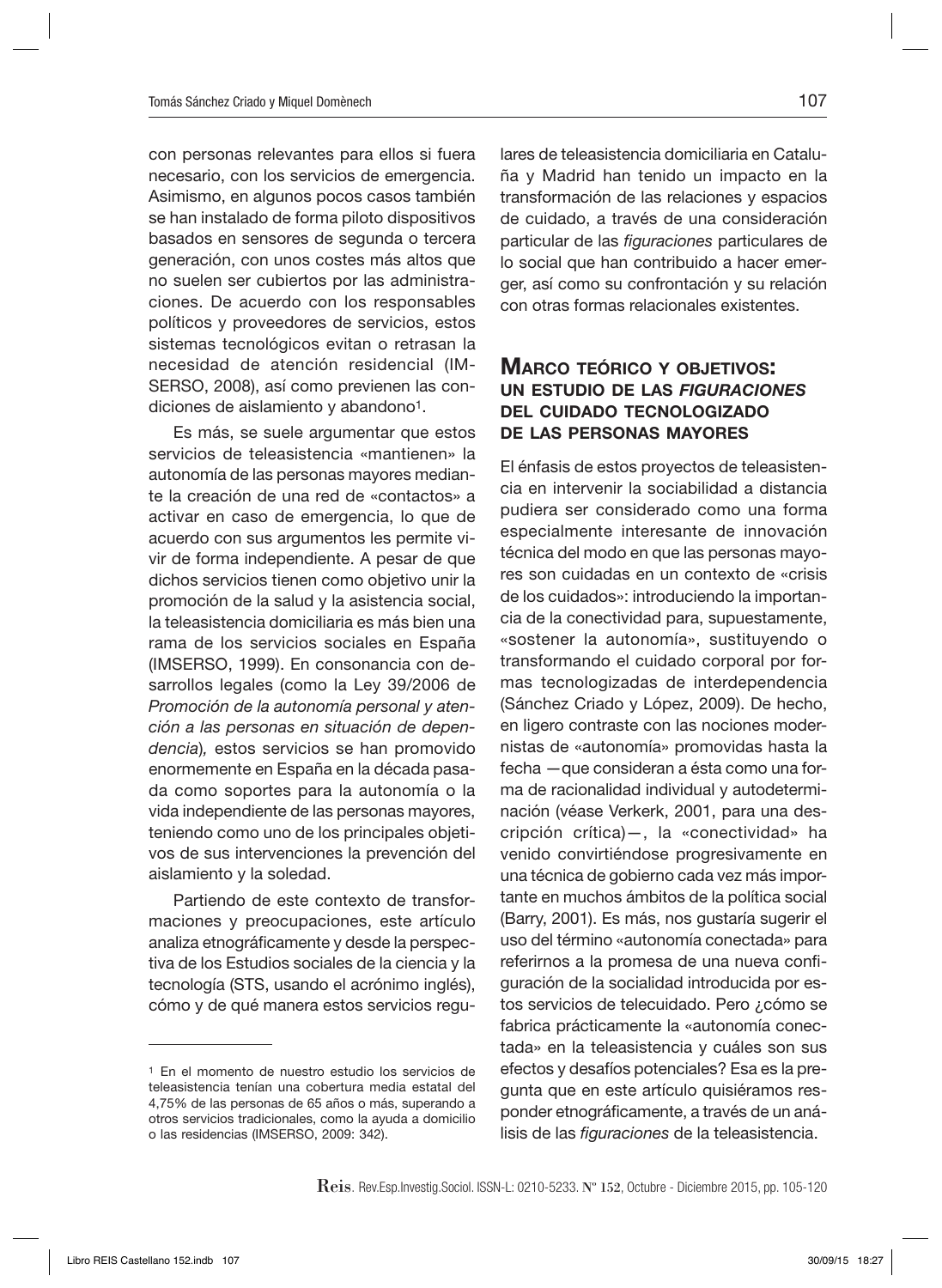En continuidad con numerosas aproximaciones análogas en el ámbito STS nos gustaría describir en detalle de qué manera estos proyectos de cuidado tecnológico intervienen en la vida de las personas mayores y en sus relaciones de cuidado. Numerosas investigaciones en el ámbito STS han dedicado denodados esfuerzos a detallar las prácticas mediante las cuales múltiples formas sociales se materializan en procesos de mediación tecnológica enormemente diversos y dinámicos (Sánchez Criado y López, 2009). Un buen término desarrollado desde esta aproximación para comprender tanto las formas de lo social que surgen de estos avances tecnológicos como las formas tecnológicas que surgen de la imaginación social sería el de *figuración.* En el sentido que le da Lucy Suchman (2007, 2012):

Las tecnologías [...] son formas de *figuración material;* esto es, reúnen cosas [*stuff*] y significados [*meanings*] en arreglos sociomateriales más o menos estables. Estos arreglos implican a su vez formas particulares de ensamblar seres humanos y máquinas (Suchman, 2007: 227, traducción nuestra).

Es decir, desde esta aproximación las tecnologías no deben ser consideradas como piezas inertes y frías de maquinaria a las que dotamos de sentido, sino como realizaciones prácticas de amalgamas de afectos, saberes y constricciones materiales, procesos sociomateriales a través de los cuales emergen formas particulares de relación y subjetividades (Pols y Moser, 2009).

Este uso del término resuena con otra noción de «figuración» desarrollada hace décadas en la sociología que sería, en este contexto, de gran actualidad para analizar las formas relacionales de la teleasistencia: la noción de figuración de Norbert Elias (1978: 13-32, 113-133; 1983: 14). Con esta noción, Elias se refería a las formas sociales históricamente situadas, por medio de las que se promulgan ciertas formas de interdependencia y en el seno de las cuales emergen articulaciones particulares de individuos y grupos. En términos de Elias, siempre estamos siendo figurados (a diferentes formas y escalas), siendo estas figuraciones, con una textura múltiple y temporalmente situada, resultado de trayectorias abiertas de configuración de nuestras interdependencias. De hecho, siguiendo su argumento siempre estamos *figurando* nuestras socialidades, dando forma a nuestras interdependencias múltiples en actividades particulares a través de las cuales nuestros roles, posiciones y subjetividades son también transformados. En ese proceso, ciertas figuraciones se vuelven prevalentes en un momento socio-histórico concreto a causa de negociaciones concretas y diferenciales/equilibrios de poder (como bien demuestran sus detallados análisis de la *etiqueta* en la sociedad cortesana francesa: Elias, 1983).

Aquí nos gustaría combinar ambos usos del término «figuración» con el fin de analizar la forma de interdependencia, sociomaterial e históricamente concreta, que traen consigo estos proyectos de cuidado tecnologizado: la «autonomía conectada». Por lo tanto, partiendo de anteriores análisis sobre el impacto de las tecnologías de telecuidado en los roles y espacios de cuidado tradicionales —véanse López y Domènech (2009); López y Sánchez Criado (2009); López *et al.* (2010); Milligan *et al.* (2011); Mort *et al.* (2011); Sánchez Criado *et al.* (2014)—, nos gustaría: a) explorar etnográficamente la manera en que en los servicios de teleasistencia figuran los vínculos sociales para sus usuarios mayores, poniendo especial énfasis en los roles auxiliares configurados para tal fin —los «contactos», aquellas personas llamadas para recabar información crucial acerca de o para ser informados sobre el estado del usuario, aquellos necesarios para guardar la llave de la casa del usuario o para abrir su puerta, o más genéricamente para ayudar a los servicios a llevar a cabo sus funciones—; y b) mostrar las otras figuraciones relacionales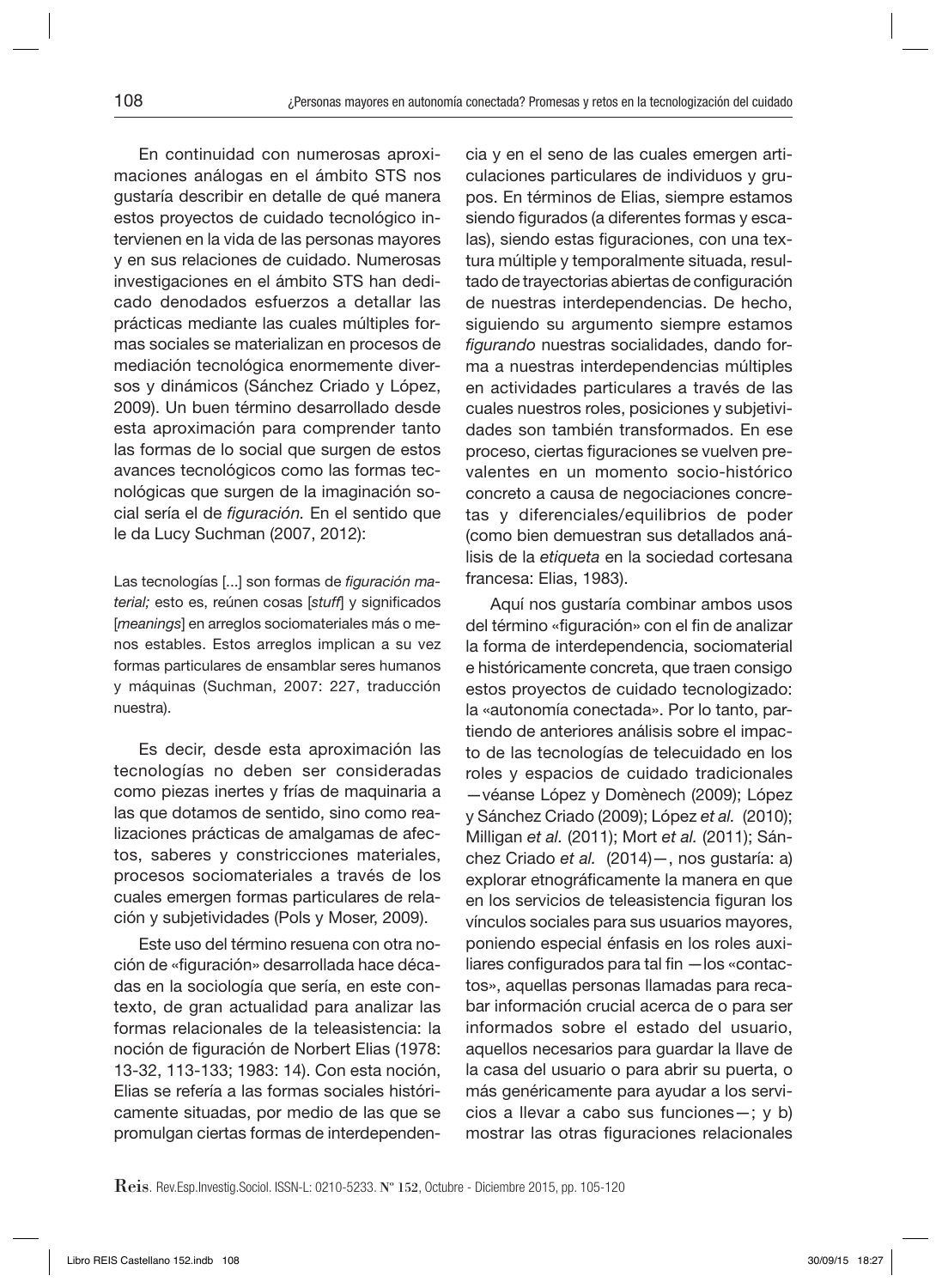(de parentesco, amistad, vecindad, etc.) con las que, en ocasiones, la autonomía conectada colisiona. Por lo tanto, quisiéramos poner especial atención en entender la forma en que los servicios de teleasistencia aparecen como un efecto del trabajo de diferentes actores, cuyo rol concreto es a su vez trabajado en el proceso de dar forma a las figuraciones de interdependencia, modulando de diferentes modos la «autonomía conectada» que los servicios quieren poner en pie, así como sus promesas y desafíos.

### Método: Un estudio etnográfico sobre servicios de teleasistencia en madrid y cataluña entre 2008 y 2011

El análisis que presentamos aquí se basa en la investigación llevada a cabo en dos proyectos interrelacionados realizados entre 2008 y 2011 (el proyecto europeo FP7 EFORTT y el proyecto I+D español CITAD) sobre las tecnologías de teleasistencia para personas mayores en el hogar. Por un lado, mediante el uso de métodos etnográficos y deliberativos, el proyecto EFORTT se centró en estudiar diferentes intervenciones de telecuidado en cuatro países de Europa (Inglaterra, España, Noruega y Holanda). El proyecto tenía como objetivo identificar etnográficamente «dilemas éticos», a fin de proporcionar un marco ético de base empírica para el futuro desarrollo de tecnologías de telecuidado (Pols y Moser, 2009; Parker, 2007). El proyecto pretendía, asimismo, introducir las sensibilidades participativas y colaborativas desarrolladas en los STS (Callon *et al.*, 2011) en el diseño de estos dispositivos, interviniendo a través de métodos deliberativos y etnográficos en la restrictiva forma en que los usuarios han sido incorporados en los procesos de innovación de muchas de estas tecnologías de cuidado.

Por lo tanto, se trataba de garantizar una mayor participación de usuarios (y otras personas afectadas por estas innovaciones) en la articulación de sus promesas y desafíos analizando las prácticas concretas y yendo, por tanto, más allá de los informes estándar —encuestas cuantitativas de satisfacción de los usuarios (IMSERSO, 1996; Hernán Montalbán, 2007)— que nada detallan sobre los problemas o deseos de los usuarios, su impacto en la prestación de cuidados o en su recepción. Por otro lado, en el proyecto CI-TAD llevamos a cabo un estudio más en profundidad de los servicios de teleasistencia españoles, lo que nos permitió reunir datos adicionales sobre su provisión a través de entrevistas en profundidad y grupos de discusión.

El material del que damos cuenta aquí, por tanto, proviene del conjunto de datos recabados en España a través de los dos proyectos y consiste en nuestro trabajo con proveedores de servicios de diferentes localidades en las regiones de Madrid y Cataluña, centrándonos específicamente en las prácticas de instalación, mantenimiento y uso de los sistemas de alarma social instalados en las casas de las personas mayores. Un trabajo de campo etnográfico que duró alrededor de 12 meses en zonas rurales y urbanas de estas regiones y que consistió en observaciones de situaciones relacionadas con la prestación práctica de este servicio —instalaciones, mantenimiento y reparación, papeleo y visitas de los trabajadores sociales—. Estas observaciones permitieron a los investigadores elaborar notas detalladas sobre la relación entre los profesionales de la teleasistencia, los usuarios, los familiares y los cuidadores.

La información de estas observaciones se completó con 41 entrevistas a ingenieros y diseñadores, responsables de política pública, gerentes de servicios, técnicos y usuarios de teleasistencia. Además de ese material, los investigadores recolectaron documentos institucionales relativos a los anteriores cinco años de diferentes programas de teleasistencia en los que se declaran los objetivos de los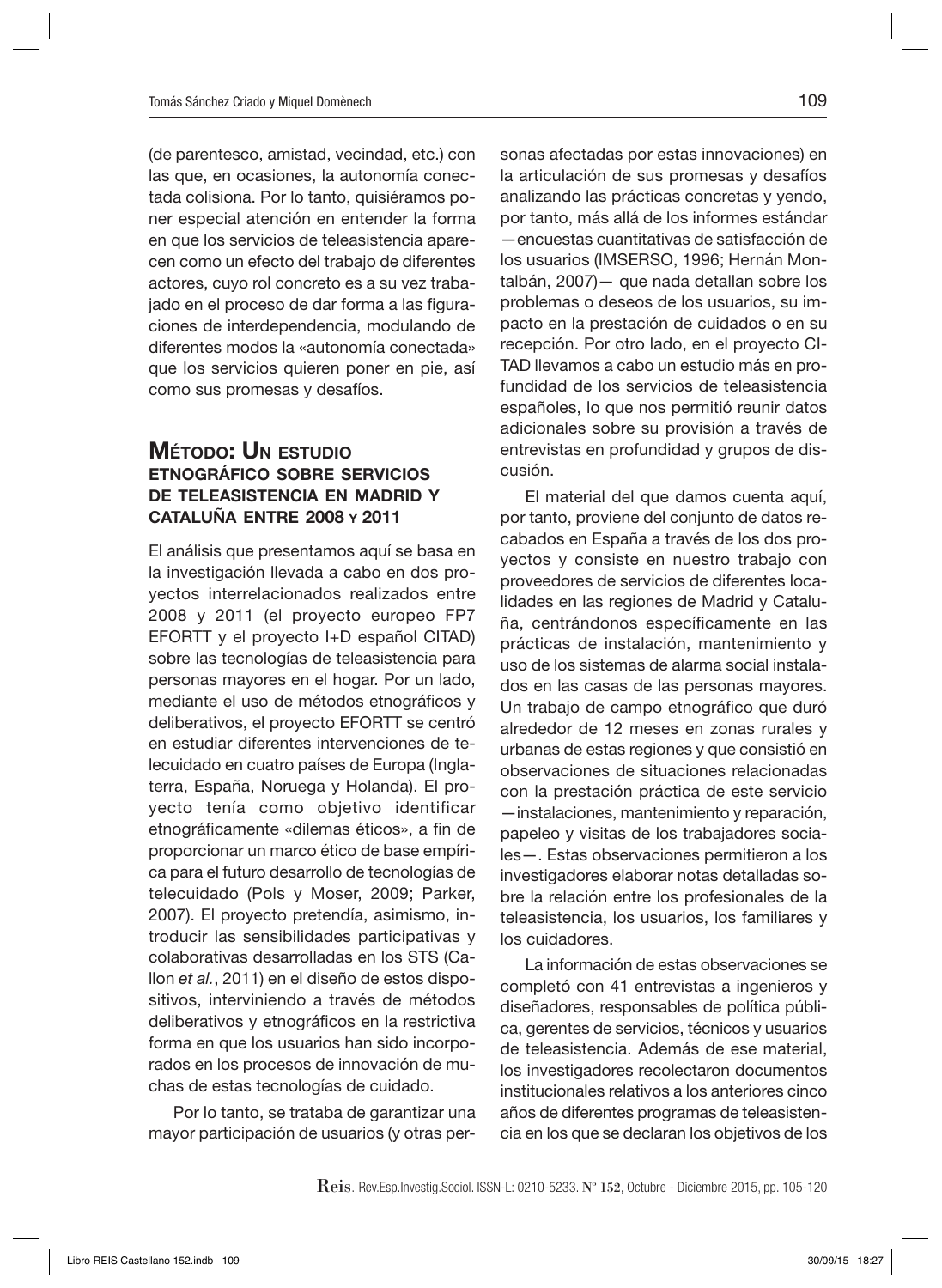servicios; encuestas públicas e informes estadísticos de las empresas de servicios de teleasistencia y sus proyectos piloto; y la cobertura de los medios sobre la expansión de la teleasistencia en España (en su mayoría notas de prensa oficiales) utilizando una *webtracker*. Asimismo, se organizaron 9 grupos de discusión en las dos regiones, con un total de 62 participantes.

Las entrevistas y los grupos de discusión se registraron usando grabadoras digitales y fueron transcritas posteriormente. Estas transcripciones, junto con las notas de campo y los documentos producidos por los proveedores de servicios, fueron posteriormente analizados mediante técnicas de análisis de contenido. Todos los participantes en el estudio firmaron protocolos de consentimiento informado para garantizar su privacidad, donde se ponía en su conocimiento los objetivos de nuestros proyectos. En consecuencia, todos los nombres han sido anonimizados y, con el fin de no divulgar la información sobre los operadores de teleasistencia, los nombres de los lugares se han alterado. El material que aquí presentamos se deriva principalmente de las notas de campo de las observaciones acompañando a los técnicos y de las entrevistas con los usuarios y cuidadores en ambos sitios, ya que contienen mayores detalles sobre los aspectos relacionales de la implementación de la teleasistencia.

#### Los «contactos» de la teleasistencia como una figuración relacional entre **OTRAS**

Los servicios de teleasistencia domiciliaria en España proveen a sus usuarios de una infraestructura digital de conexión. A través de esta, los servicios conectan principalmente al usuario con un call-centre, donde los teleoperadores responden cuando el usuario pulsa el botón del dispositivo o el colgante, pero también realizan llamadas periódicas para saber

cómo están los usuarios*.* Si es necesario, los teleoperadores pueden enviar al domicilio a los técnicos del servicio o establecer contacto directo con los servicios públicos de emergencia (por ejemplo, bomberos, policía, ambulancias y otros servicios de salud, como el médico de cabecera) para dar una respuesta rápida y coordinada. Además, algunos servicios de teleasistencia también proporcionan al usuario voluntarios que van a sus domicilios y están en contacto con ellos regularmente. Esta infraestructura técnica, sin embargo, necesita contar para su funcionamiento con unas particulares figuras relacionales. De hecho, el usuario debe elegir de entre sus personas relevantes a los que se convertirán en *contactos.* Estos contactos, demandados por los servicios, son cruciales, bien para asistir a la persona mayor de la mejor manera posible, o para recabar información crucial sobre la situación del usuario. Al solicitar su información, los trabajadores de la teleasistencia buscan determinar su utilidad práctica para las actividades de los servicios y clasificarlos en consecuencia.

Un «contacto», tal y como estos servicios lo definen, es potencialmente cualquier persona idónea en función de los siguientes criterios: 1) su utilidad para ciertas actividades como la apertura de la puerta del usuario o ponerse en contacto con el usuario para comprobar si está bien cuando sea necesario; 2) su proximidad geográfica al domicilio del usuario y la disponibilidad para asistir a los servicios lo antes posible. Ya sea un familiar, un amigo, un vecino o un conocido, los servicios de teleasistencia solo necesitan que se trate de alguien de la confianza del usuario. De hecho, el proceso de selección de este tipo de contactos se lleva a cabo bien durante la instalación o al solicitar el servicio preguntando abiertamente al usuario a quién quiere. Los técnicos, con los criterios antes mencionados en mente, a veces hacen comentarios u observaciones sobre la idoneidad de las personas sugeridas y su orden jerárquico en la lista del servicio.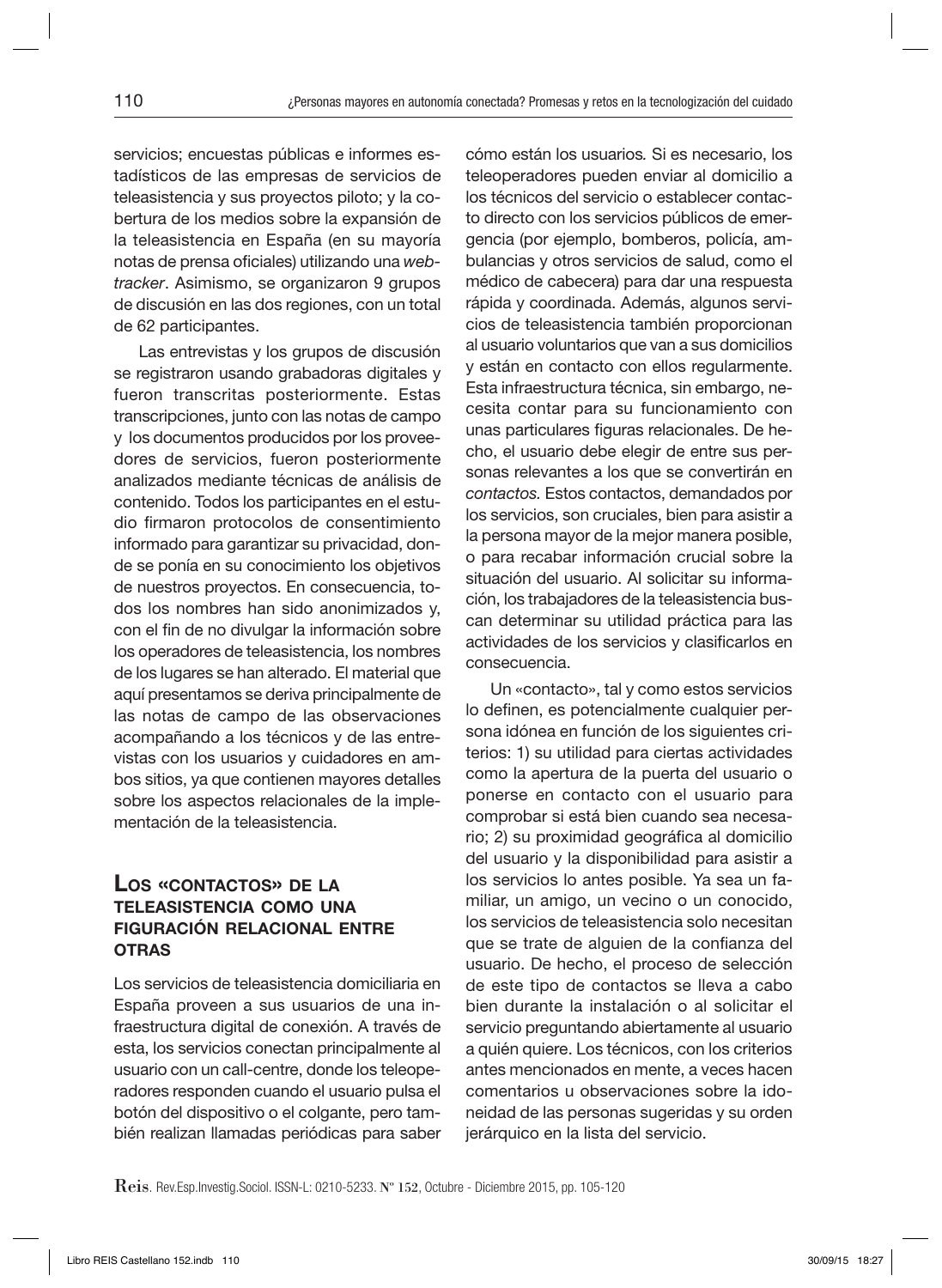En cualquier caso, la lista de contactos, su jerarquía para el servicio y la información recabada de los mismos no permanece inalterada en la base de datos de los servicios. Por el contrario, los servicios invierten mucho esfuerzo en revisar constantemente su utilidad. Muy a menudo estos controles tienen lugar cada vez que la utilidad de los contactos es puesta a prueba: por ejemplo, cuando se produce una emergencia o cuando los servicios notan que se ha producido un cambio relevante. Las prácticas de selección de contactos, en cualquier caso, permiten que las formas relacionales sean materia de «elección» y no de obligación, al modo de la transformación de las familias victorianas analizada por Strathern (1992: 88-127), donde los «contactos» o «conexiones» autoelegidos más allá de la familia eran extremadamente valiosos para la superación y mejora personal. Sin embargo, en nuestro trabajo de campo, las articulaciones relacionales del tipo «familia nuclear» eran quizá las más comúnmente empleadas en los procesos de selección de contactos:

En una ciudad cercana a Barcelona, L., el instalador, le pide a la usuaria, C., las personas de contacto y esta menciona a todos sus hijos. Son cuatro, pero están todos repartidos por diferentes poblaciones de Cataluña. Todos tienen móvil y llaves de la casa de su madre. Sin embargo, el hijo que está presente pensaba llevarse la copia que C. había preparado para el servicio. Acuerdan que harán ellos otra copia y que la entregarán al servicio de teleasistencia. Cuando hablan de las llaves, mencionan a cierto hombre llamado M., un vecino con el que todos ellos parecen tener una relación de confianza y cercanía. Sin embargo, nadie piensa en él como persona de contacto. Tanto C. como su hijo dan por descontado que es alguien de la familia quien tiene que ir y comprobar qué pasa en caso de emergencia, aunque ese alguien esté lejos y no pueda acudir rápidamente (extracto de las notas de campo, Cataluña, diciembre de 2008; código: 19-B-MN-O-t-DN-2008XII17).

Aunque esto podría parecer la práctica «más natural», no es una práctica aproblemática. Esto se observa cuando los usuarios traducen literalmente su figuración relacional deseada en la selección de contactos de los servicios. En tales casos, por ejemplo, seleccionan personas a las que sienten «cerca» (por ejemplo, familiares) que realmente no pueden o no quieren practicar su vínculo como uno de cercanía (por ejemplo, que no quieren o no pueden cuidar de sus padres por alguna razón o porque viven lejos). Los problemas que surgen al escudriñar «quién es el contacto adecuado» en términos de los servicios, pese a la necesidad percibida de algunos usuarios de incluir a familiares u otras personas cercanas, a pesar de la cualidad real de su relación (a buen seguro gracias a la extensión del discurso de la «obligación filial de cuidado») o de su interés para el desempeño de las tareas del servicio, fueron registrados en no pocas observaciones de campo. Asimismo, también nos encontramos en ocasiones a algunos usuarios que expresaban un sentimiento de abandono por parte de sus familiares a causa de la introducción de la teleasistencia. Sin embargo, dada la dificultad de establecer la validez de tales opiniones, en muchos de estos casos una interpretación más parsimoniosa pudiera ser que lo que ocurre es que la teleasistencia abre la posibilidad de que estas relaciones se transformen, generando continuas fricciones sobre quién debe proveer de cuidados y cómo. Un ejemplo interesante de esto sería el siguiente extracto de una entrevista grupal (con una mujer mayor, su hermano mayor y la hija del hombre):

Señora mayor: Nosotros creemos que nuestros hijos han de vivir sus vidas… y no deberían estar vigilando todo el día, todo el día… haciendo un gran esfuerzo para estar con nosotros si lo necesitamos. Bueno, siempre que puedan está bien… pero no porque nosotros queramos que estén aquí cuidándonos. Eso, eso no puede ser, porque tienen que hacer sus cosas…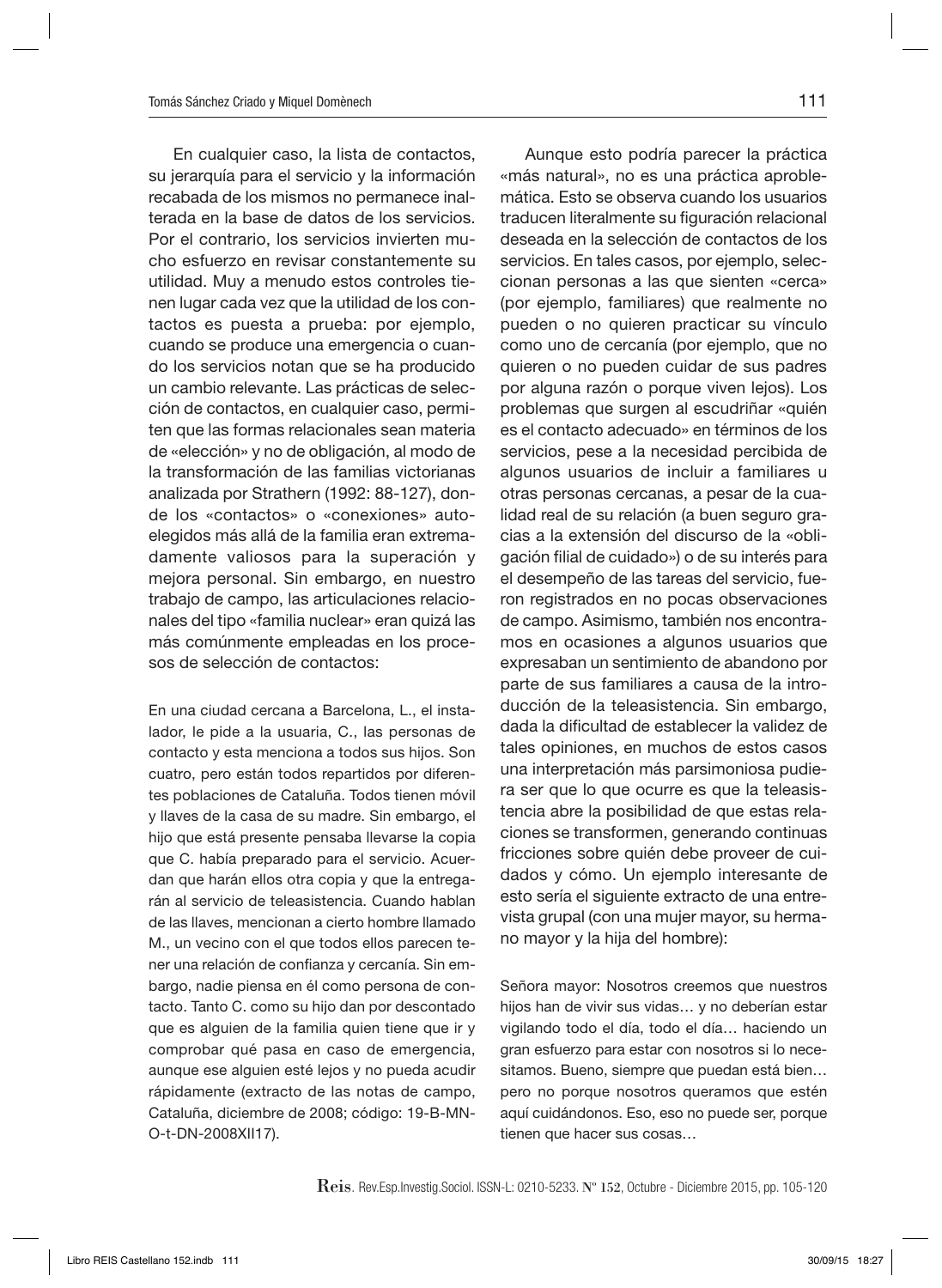Hija: Mi padre […] realmente querría que sus hijos le cuidáramos en casa. Se lo he explicado muchas veces, muchas veces, que cuando habla de lo que pasaba antes, que los hijos cuidaban de sus padres y tal… las mujeres estaban en casa todo el día. Y además de sus tareas domésticas diarias, tenían que cuidar de las personas mayores. Pero hoy en día las mujeres han entrado en el mercado de trabajo, el mundo intelectual… y no podemos cuidar de las personas mayores. A no ser que renunciemos o abandonemos la vida que tenemos actualmente. Y esto se lo cuento a mi padre. Pero mi padre, claro, tiene sus propias ideas […] Lo he discutido con él muchas veces […] Tengo hermanas y un hermano que se jubiló hace poco. Asisten a cursos de historia del arte, van a nadar, hacen toda clase de cosas… que tendrían que abandonar para poder cuidar a nuestros padres, y no hay razón para que tuvieran que hacerlo. Porque los padres mayores, también, pueden ser felices mientras sean capaces de valerse por sí mismos, tal y como hacen gracias a la asistencia que tienen. Y, en el futuro, si llega el momento en que esta asistencia no sea suficiente… entonces buscaremos otras cosas (transcripción de entrevista, Madrid, junio de 2009; código: 78-M-M-E-u-T-2009VI9).

En resumen, la figuración de autonomía conectada de la teleasistencia se sitúa en la encrucijada de otras relaciones de interdependencia existentes, con sus obligaciones asociadas y negociaciones por los actores. Por lo tanto, la instalación de dispositivos de teleasistencia puede acabar siendo una ocasión para negociar diferentes formas de relación. En cierto modo, a través de la teleasistencia, muchos conceptos subyacentes de los tipos de vínculos que las personas establecen entre ellos para el cuidarse son puestos en la mesa de discusión. Como podemos ver en el fragmento anterior, la teleasistencia domiciliaria podría ser pensada como un dispositivo que hace visible los cambios en este tipo de prácticas de «obligación filial» y el trabajo de cuidados que conllevan, también permitiendo que se den otras posibilidades.

## Roles de contacto: *guardallaves/abrepuertas* y *agentes dobles*

Por lo tanto, he aquí un interesante punto de tensión: por un lado, mediante la creación de una nueva figuración de autonomía conectada, los servicios de teleasistencia españoles que observamos plantean primordialmente un criterio de utilidad (proximidad geográfica, disponibilidad) al seleccionar los contactos; por otro lado, muchos de los usuarios de teleasistencia con frecuencia emplean otros criterios diferentes (como, por ejemplo, diferentes versiones de relacionalidad y obligaciones de cuidado familiares, o de amistad y vecindad). ¿Cómo es gestionada o manejada esta tensión entre «figuraciones relacionales» por los servicios de teleasistencia? Observando nuestros datos, podríamos decir que los servicios de teleasistencia configuran y absorben ciertos roles que son trabajados para mantener su figuración *figurada.* De hecho, podríamos hablar de dos «tipos ideales» de roles de contactos2 en la teleasistencia en ese contexto de figuraciones de relacionales en disputa: uno apoyado de forma explícita y respaldado por los servicios (que sugerimos llamar *guardallaves* o *abrepuertas),* y otro buscado y a veces deseado para mantener el funcionamiento del servicio (lo que llamaremos *agentes dobles*).

#### Guardallaves/abrepuertas

Utilizamos el término *guardallaves/abrepuertas* para referirnos a ese rol principal de contacto que los servicios de teleasistencia buscan crear a través de la actividad de selección de contactos que hemos descrito anteriormente. Estas personas suelen tener una llave

<sup>2</sup> Usamos el término «rol» (en la línea de Goffman, 1961) para referirnos a los requisitos de actuación de los contactos en la teleasistencia domiciliaria, un trabajo por parte de los actores para dar cuenta de tales ajustes y negociar sus compromisos.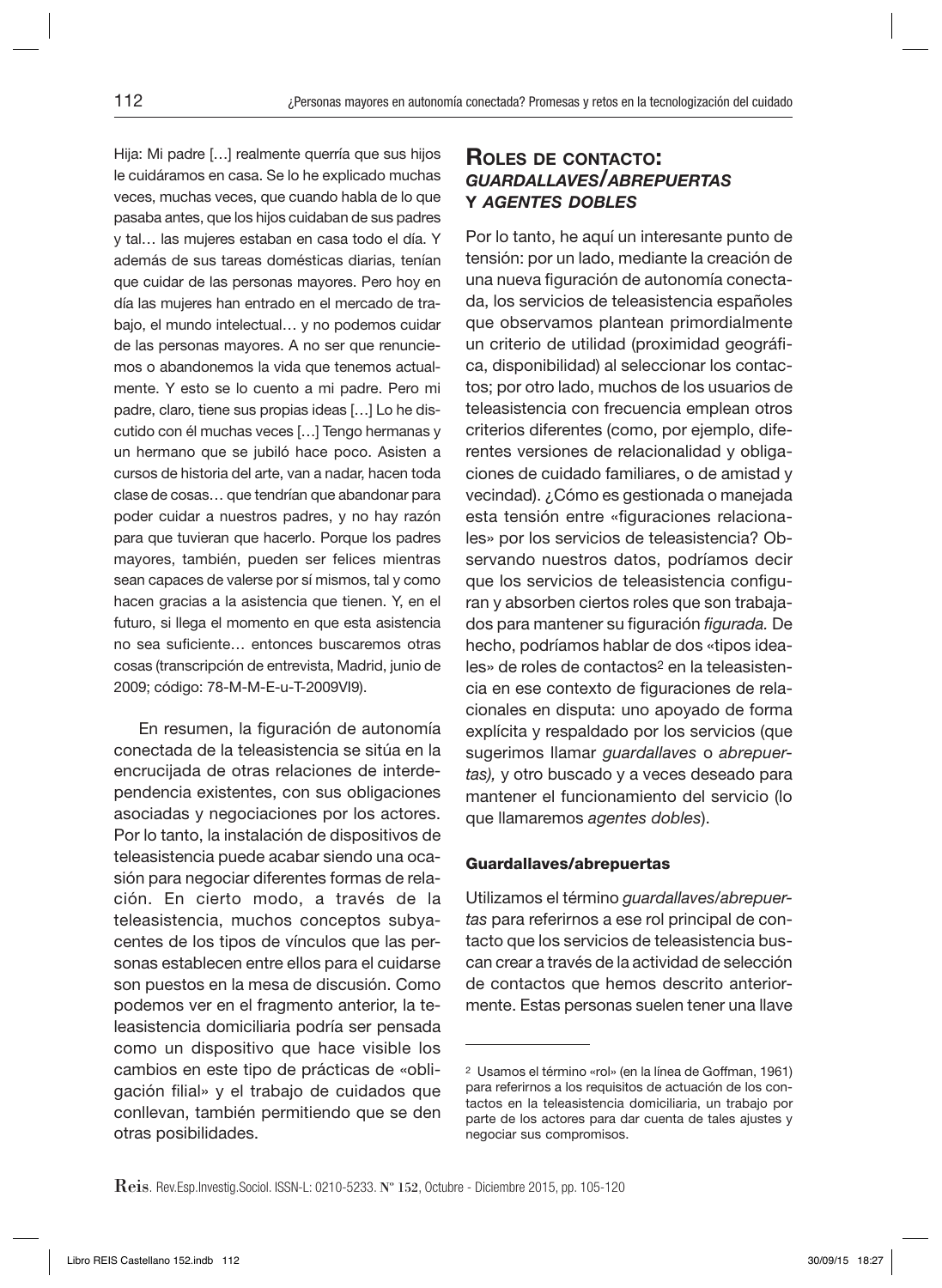de la casa del usuario y, por tanto, son un medio potencial para acceder al mismo en caso de que sea necesaria una intervención. Es más, como hemos visto, seleccionar *guardallaves/abrepuertas* disponibles es algo crucial para que los servicios puedan construir su red latente de asistencia:

Después de haber atendido a los aspectos técnicos de la instalación, A., la trabajadora de la teleasistencia, pregunta a la señora mayor —que vive sola en una ciudad de la provincia de Barcelona— quiénes serán los contactos. Esta explica que habría que llamar a la prima, que tiene llaves de su casa y vive en el centro. El segundo contacto sería M., una amiga a la que conoció cuando trabajaban juntas, pero que no tiene las llaves. El tercer contacto sería E., una mujer a la que la señora conoce desde hace mucho tiempo y con la que tiene una relación muy cercana. Al ser preguntada por A. si calificaría esta relación como familiar o amiga, la señora especifica que no es que sea su amiga, sino que es «una persona de confianza» que tiene sus llaves porque durante mucho tiempo estuvo yendo a su casa a limpiar. De todos modos, específica que no sería un buen primer contacto porque aún trabaja y está todo el rato de acá para allá (extracto de las notas de campo, Cataluña, enero de 2009; código: 25-B-BD-O-v-DN-2009I13).

Estos contactos son muy valorados por los servicios, porque no a todo el mundo le gusta dar las llaves de su casa a «extraños». Además, esto puede crear problemas éticos vinculados con la privacidad a los servicios. Es por ello que las empresas de teleasistencia prefieren evitar la salvaguarda de las llaves de los usuarios y solo lo hacen si no hay más remedio. De hecho, este rol es «anunciado» por los servicios cuando dicen que lo único que pretenden con su infraestructura digital es sostener la autonomía preexistente de las personas mayores, lo que no necesitaría más que «lazos débiles» —en el sentido de Granovetter (1973)— que pudieran abrir la puerta cuando fuera necesario.

Estos hallazgos empíricos pudieran llevarnos a creer que lo promulgado por ese rol de *guardallaves/abrepuertas* es una forma de socialidad altamente individualizada, nómada y efímera, al modo de las prácticas de *networking* —detalladas por Andreas Wittel (2001) en su estudio sobre los profesionales de los medios de comunicación—, mediante las que se crean rápidas des/conexiones gestionando datos de contacto. Pero dado el hecho de que, como ya hemos mencionado, los servicios de teleasistencia se colocan en la encrucijada de figuraciones relacionales preexistentes, que no siempre desaparecen cuando se instala el dispositivo, el rol de *guardallaves/ abrepuertas* es muy infrecuentemente la única opción disponible. De hecho, esta nueva figuración relacional basada en «los contactos» muy a menudo coexiste con otras.

#### Agentes dobles

Por lo tanto, utilizamos el concepto de *agentes dobles* (importándolo de la semiótica de Fabbri, 2003) para referirnos a aquellos que ejecutan su rol relacional tanto al modo de la «persona cercana» —por ejemplo, familiar, amigo, vecino— como del «contacto» del servicio de teleasistencia. En un contexto de figuraciones relacionales en disputa, un *agente doble* es aquel que permite la coexistencia de dos figuraciones relacionales diferentes, ya que, como hemos observado, los criterios relacionales de los servicios y de los usuarios no coinciden necesariamente. Esto también puede ser visto en las prácticas de selección de contactos. Mientras que para el servicio la sociabilidad del contacto reside en su disponibilidad y utilidad para ayudar al servicio a llevar a cabo sus tareas —algo para lo que bastan lazos débiles–, los usuarios en ocasiones valoran sus contactos seleccionados en función de otros criterios relacionales —como hemos visto, incluso llegando al punto de querer poner a hijos que viven lejos como contactos, debido a sus fuertes lazos comunes de parentesco o amistad.

Y aunque para algunos usuarios la teleasistencia no sería su fuente principal de cui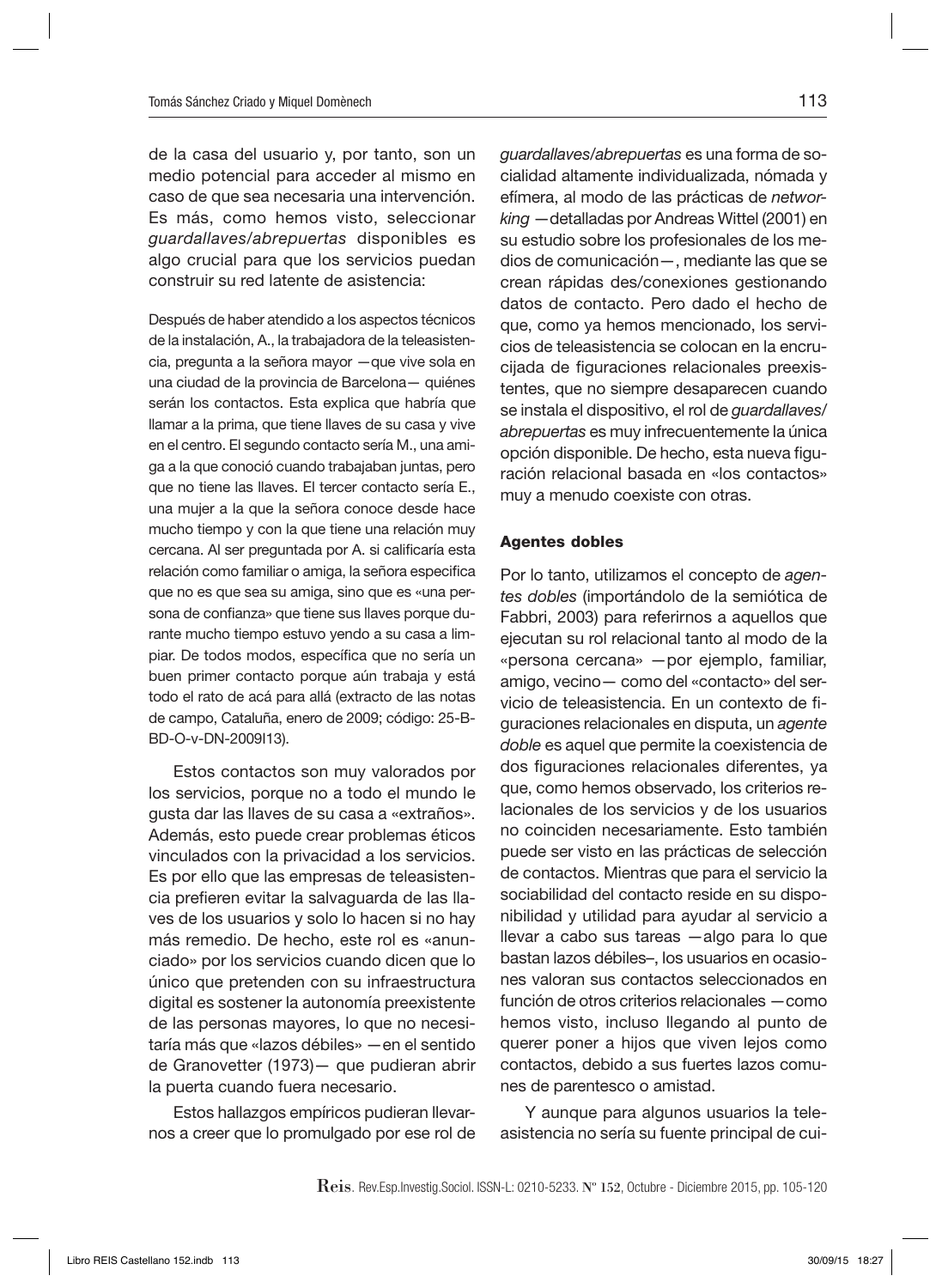dado, sino más bien un «servicio complementario» para ayudar a las cuidadoras principales (véase para una interpretación análoga en el Reino Unido el trabajo de Milligan *et al.,* 2011: 350), esto no quiere decir que se dé una superposición explícita y completa de las figuraciones relacionales de los servicios y de los usuarios.

Por esta razón, no todos los contactos de la teleasistencia podrían actuar como un *agente doble.* Con este término no solo estamos hablando de roles secuenciales, donde «el rol que tiene primacía en una ocasión está dormido en otra» (Goffman, 1961: 134, traducción nuestra). Por el contrario, un *agente doble* sería alguien que tiene explícitamente que manejar a la vez dos roles ligeramente diferentes, aunque interconectados: el de persona cercana y el de contacto de la teleasistencia (no estando casi nunca en equilibrio y siendo por lo general más importante el primero). En este contexto, por lo tanto, *los agentes dobles* son muy importantes porque facilitan la producción de «efectos inter-topológicos» —tomando prestado el término de Mol y Law (1994: 667-668, n. 28)—, actuando como conectores de dos figuraciones relacionales más bien inconmensurables (la de los servicios y la de los usuarios).

En ese sentido, *los agentes dobles* trabajan de forma conjunta con el servicio con el fin de mantener un estrecho vínculo usuarioservicio, asegurando el funcionamiento del mismo (Sánchez Criado *et al.*, 2014). Algunos ejemplos muy interesantes de la importancia de *los agentes dobles* suelen verse normalmente en los procesos de instalación y mantenimiento, donde su actuación es crucial para que el servicio se emplace. Estas actuaciones pueden limitarse al mero hecho de estar presentes, como en el siguiente ejemplo de una «instalación fallida», que tuvo que ser pospuesta puesto que la hija de la persona mayor no estaba allí:

L. tiene que instalar el aparato de teleasistencia en el apartamento de A., una señora mayor que vive en un bloque de pisos de clase trabajadora en una ciudad al sur de Madrid. A. tiene 86. Parece estar de mal humor. L. se presenta como el instalador de la teleasistencia. La señora nos dice que pasemos. «Ustedes dirán qué tengo que hacer», nos dice. L. necesita saber dónde están el teléfono y los enchufes y empieza a inspeccionar toda la casa. L. le informa que tendría que hacer un agujero en la pared desde la cocina a la entrada principal, para conectar el aparato de teleasistencia en cualquiera de los dos enchufes que hay en la cocina. También le explica que este es el mejor sitio para colocar el aparato, porque es la parte central de la casa. Ella permanece de pie sin decir una palabra. No parece estar de acuerdo con la situación. Murmura y empieza a decir en voz muy baja que no quiere que agujeree la pared. Después de un rato, empieza a sonar más convincente y dice «si no hay enchufe, no hay instalación». L. trata de convencerla, con voz suave y respetuosa. Pero ella dice: «yo ya soy muy mayor y no tengo ganas de limpiar todo este lío». Nos acompaña a la salida diciendo «siento que hayan tenido que venir para nada… mejor lo dejamos como está».

«Esto no es habitual», me dice L. cuando dejamos el apartamento. Cuando llegamos al coche, subimos y L., echando una ojeada a todo el papeleo que había preparado, se da cuenta de que es la hija de A. la que había contratado el servicio. Entonces llama a la trabajadora social de la zona para saber si ella tiene más información. Esta va a llamar a la hija para saber más acerca de la situación. Esperamos. Mientras esperamos me cuenta que aunque alguna gente es reticente con la teleasistencia, normalmente se las arregla para convencerlos de que se trata de algo bueno para ellos. «Quizás es que he estado poco convincente», dice, y continúa, «esta situación no habría pasado si la hija hubiera estado allí». La trabajadora social llama de nuevo: la hija llamará a la madre y tenemos que esperar. Cinco minutos después la trabajadora social llama de nuevo. Según la trabajadora social la hija quiere que se instale la teleasistencia, pero la señora mayor sigue diciendo que no quiere la teleasistencia. «Pues», dice, «cuando se aclaren ya lo haremos» (extracto de las notas de campo, Madrid, noviembre de 2008; código: 15-M-M;AR-O-t-T-2008XI03).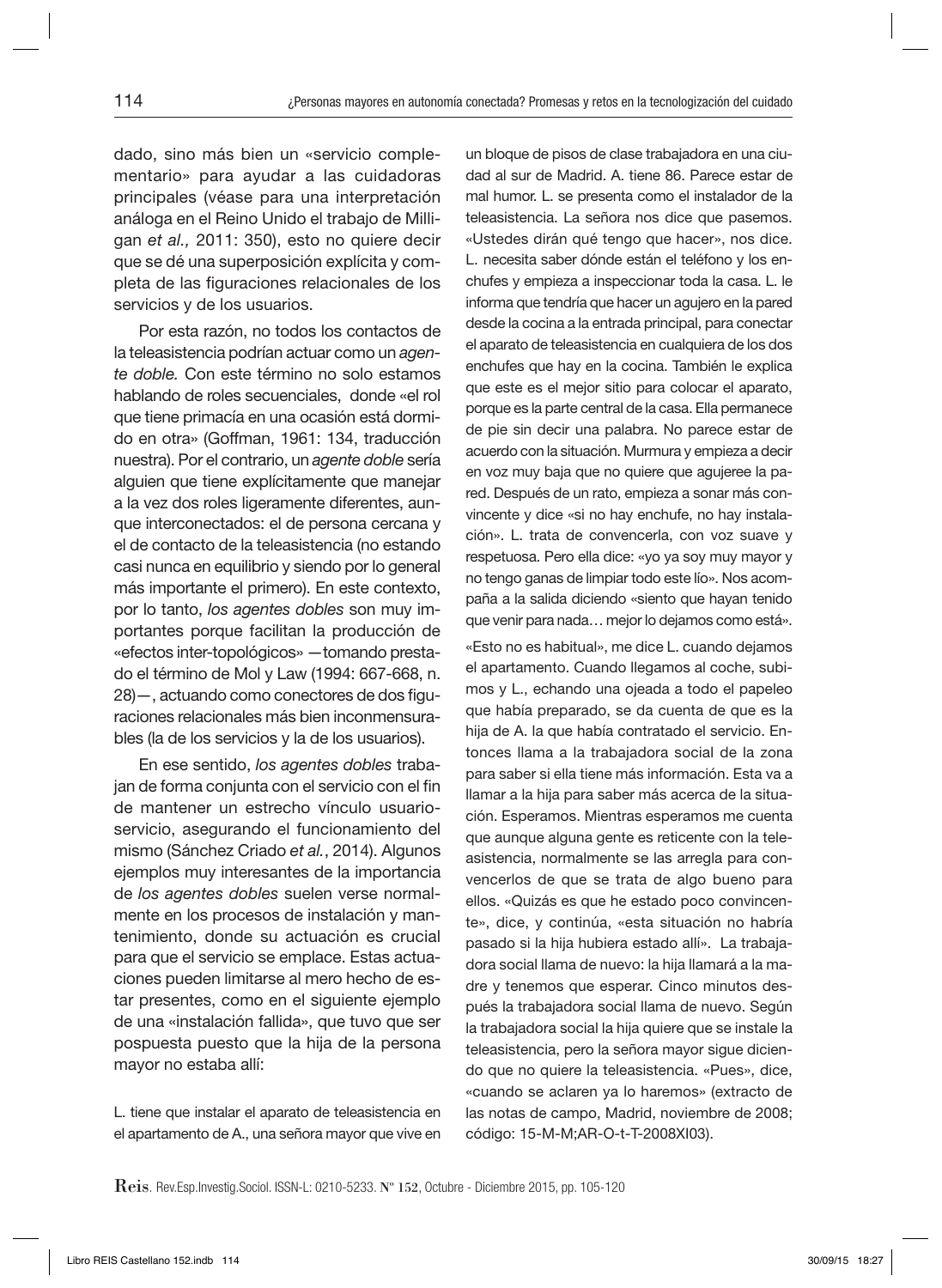Como se puede interpretar fácilmente a partir de este extracto, la falta de voluntad de la mujer mayor, supuestamente atribuida al hecho de que ella no quería que su casa se ensuciara ni se alterara en ningún sentido, surgió como resultado de un cierto «desplazamiento» de una tensión irresuelta con su hija. La hija parecía estar mucho más interesada que su madre en la instalación del dispositivo de teleasistencia. Otro caso similar de la importancia de la presencia de *los agentes dobles*, esta vez en una instalación exitosa, se puede ver en el siguiente extracto de una instalación en un pequeño pueblo al suroeste de Madrid:

Una vez que se ha instalado el aparato, y que se ha comprobado que tanto el terminal como el colgante funcionan correctamente, J. (el instalador) habla con la pareja mayor, que está con una de sus hijas, acerca de la importancia de la teleasistencia. Están de acuerdo con él: el señor mayor se cayó en la entrada de la casa hace algunas semanas y no pudo pedir ayuda porque ni tan solo pudo moverse hasta que su mujer, casi por casualidad, se dio cuenta media hora más tarde. La hija confiesa que solicitó el servicio a causa de ello. J. explica que el aparato tiene un radio de acción y que no deberían preocuparse porque podrían apretar el botón desde cualquier sitio, incluso lejos del terminal. Si los teleoperadores no pudieran oírlos a través del terminal, podrían llamarlos por teléfono y, entonces, si aún así siguieran sin poder contactarlos, llamarían a los contactos principales (en este caso hay cuatro, todos sus hijos, que viven cerca). Si los contactos tampoco pudieran ser contactados, el servicio llamaría a los servicios de emergencia públicos. Después de esto, J. les explica que el colgante puede usarse en la ducha porque es impermeable… En medio de todo esto, la hija de la señora mayor, que parece preocupada, mira a su madre y dice «esto es para que lo lleves encima, mamá, no para que lo dejes por ahí», un comentario que es reforzado por J., que asiente y dice «esto tendría que ser como sus zapatillas».

Luego examinan todo el papeleo que hay que hacer. Cuando llega el momento de firmar la documentación relacionada con el contrato de teleasistencia, la hija se dispone a agarrar el bolígrafo, pero el técnico la detiene y dice, «tiene que ser ella», y le alcanza el bolígrafo a la señora mayor, que está sentada junto a su marido, algo mareada. La señora mayor dice que tiene ciertas dificultades para escribir debido a ciertos problemas de presión arterial, pero el instalador insiste. Así pues, hace un enorme esfuerzo, lo cual marca el cierre del proceso (extracto de las notas de campo, Madrid, noviembre de 2008; código: 24-M-ME;EA;NV;VM;VA;VI-O-t-T-2008XI07).

Lo interesante de este proceso de instalación exitosa es que a pesar del interés de la pareja de personas mayores en la teleasistencia, seguramente como resultado de negociaciones preliminares con sus hijos (aceptando la pareja que han sido sus hijos los que lo han gestionado todo), y a pesar de que la hija apoya al técnico del servicio diciendo a la mujer mayor que tiene que llevar el colgante y usarlo como si fuera la cosa más natural del mundo, cuando el instalador trata de cerrar el proceso con la firma de los papeles, la red relacional de interdependencias de la mujer mayor fue súbitamente convertida en algo colateral para el servicio: era la mujer mayor la que se convertiría en lo sucesivo en la destinataria del servicio en tanto «usuaria» y no sus hijos, quienes a partir de entonces serán tratados como «contactos» de una persona cuya autonomía es meramente mejorada o sostenida por el servicio.

En suma, como estos ejemplos muestran, *los agentes dobles* son muy importantes para los servicios de teleasistencia que hemos observado. No es de extrañar que a veces sean, por tanto, aquellos realmente interesados en la instalación de la teleasistencia.

#### Discusión: Figurar(se) las promesas del telecuidado

En resumen, como hemos mostrado en este trabajo, los servicios de teleasistencia bus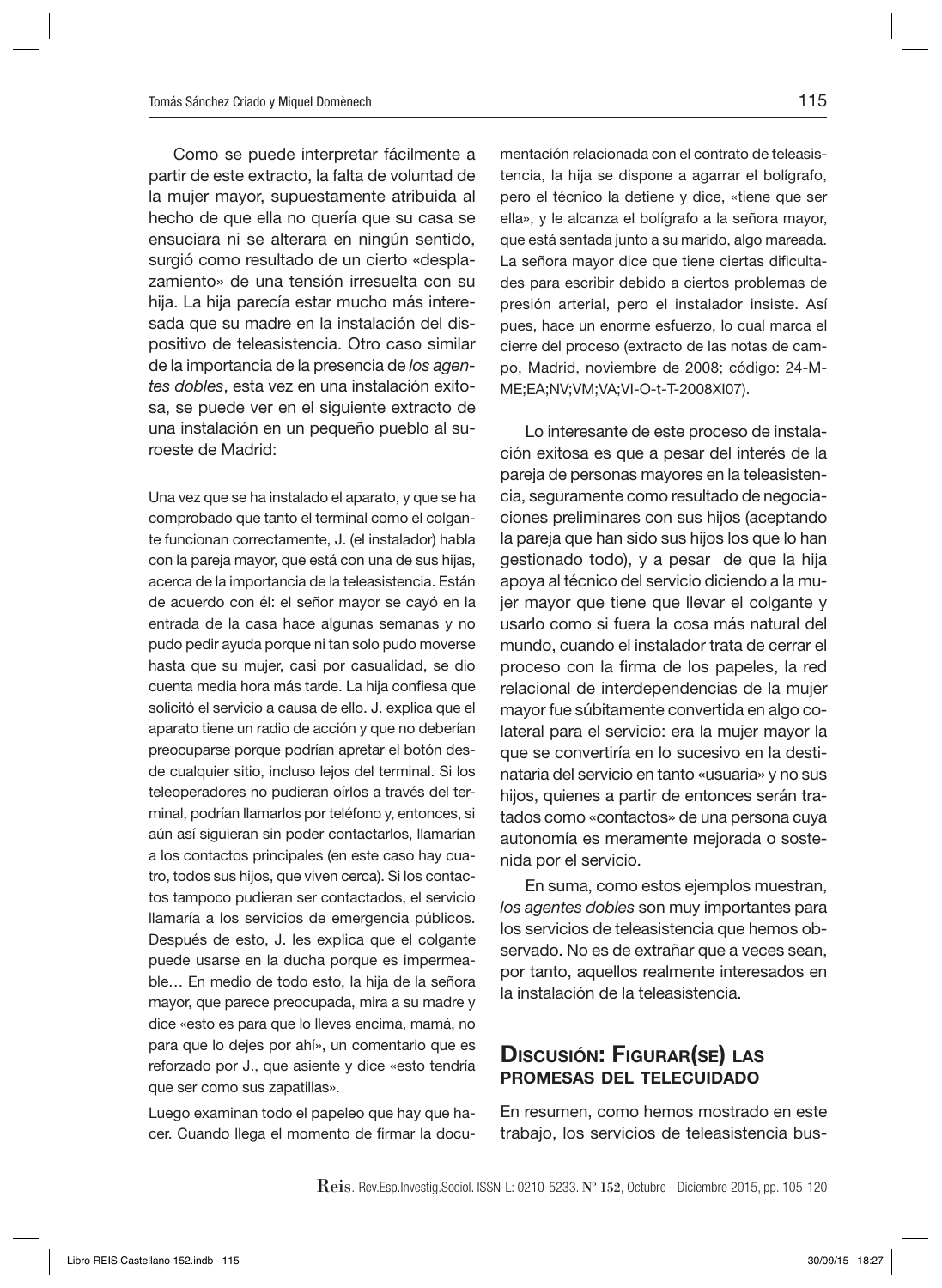can poner en acto la promesa de la «autonomía conectada» como una solución práctica al problema potencial del aislamiento social de las personas mayores en un contexto de cambio de las relaciones de cuidado familiar en España. Esta figuración está compuesta por una infraestructura de conexiones y tecnologías domiciliarias de monitorización para evitar su aislamiento, para promover la autonomía de las personas mayores y sostener su proyecto de vida independiente. En la descripción de nuestro trabajo etnográfico empírico, analizando diferentes organizaciones de teleasistencia en Madrid y Barcelona, hemos examinado las particulares figuraciones relacionales que ponen en marcha esos servicios de telecuidado (a través de dispositivos de alarma social), mostrando los problemas prácticos a los que se enfrentan para materializar esa promesa. Para construir esa infraestructura tecnológica los servicios de teleasistencia tienen que poner en marcha una infraestructura relacional de «contactos».

A pesar de lo sencillo de la idea de contar con una red de contactos que actúen como ayudantes del trabajo del servicio —como *guardallaves/abrepuertas*—, al articular esta red de contactos en el proceso de materializar su promesa el servicio absorbe muchas de las relaciones significativas de los usuarios. Sin embargo, la absorción y la incorporación de las relaciones existentes de los usuarios, luego transformadas en «contactos» (con la única condición de que tengan que ser útiles en una emergencia, sea cual sea la intensidad y la frecuencia de su relación), acaba por lo general encontrando a familiares para el desempeño de estas labores. Por lo tanto, en consecuencia, la figuración de «autonomía conectada» del servicio, que solo requeriría de asistentes rápidos y cercanos, a menudo se transforma en su materialización, debido a que algunos contactos ejecutan su rol como *agentes dobles* —actuando tanto como personas cercanas y como *guardallaves/abrepuertas* del servicio, o informantes clave—. Mientras que los *guardallaves/abrepuertas*

serían por definición «lazos débiles», los *agentes dobles* pueden tener la mayor de las vinculaciones con los usuarios.

Pero, como hemos visto, el estatuto de algunos contactos como *agentes dobles* no es plenamente tenido en cuenta por los servicios de teleasistencia. De hecho, son figurados como «contactos», que podrían ser de vital importancia para que el servicio funcione (por ejemplo, permitiendo que las instalaciones se produzcan, o siendo los principales partidarios de los servicios de teleasistencia), pero que juegan un papel secundario para ellos (ya sea como *guardallaves/abrepuertas* o como personas a las que acuden los servicios para recabar información sobre el usuario). Esta ligera obliteración de las figuraciones relacionales preexistentes se sitúa en el corazón mismo de la figuración particular de un usuario en «autonomía conectada»: que es ante todo una persona singular, y solo más tarde considerada como una entidad conectada/social (perteneciendo «el contacto» a una suerte de segunda esfera relacional). Por tanto, aunque se incluye un aspecto social en la figuración de los usuarios de teleasistencia —a pesar de ser un aspecto exterior y secundario—, los servicios configuran principalmente una imagen (autonomía conectada) de las relaciones de cuidado como un asunto inter-individual3.

¿Cómo podríamos sintetizar las figuraciones relacionales producidas por los proyectos de telecuidado a través de la promulgación de los roles de contacto? Teniendo en cuenta los diferentes cambios relacionales producidos, y examinando los roles de los contactos, creemos que se estarían materializando dos «ti-

<sup>3</sup> Los procesos por medio de los cuales la teleasistencia reconfigura las relaciones sociales de las personas mayores podrían ser considerados formas de lo que Rose (1996) denomina el «gobierno de lo social» en el liberalismo avanzado: el análisis de los expertos y la intervención de «lo social» a través de una descomposición y recomposición de los vínculos de los individuos, cuya autonomía de partida es dada por descontada (Katz, 2005).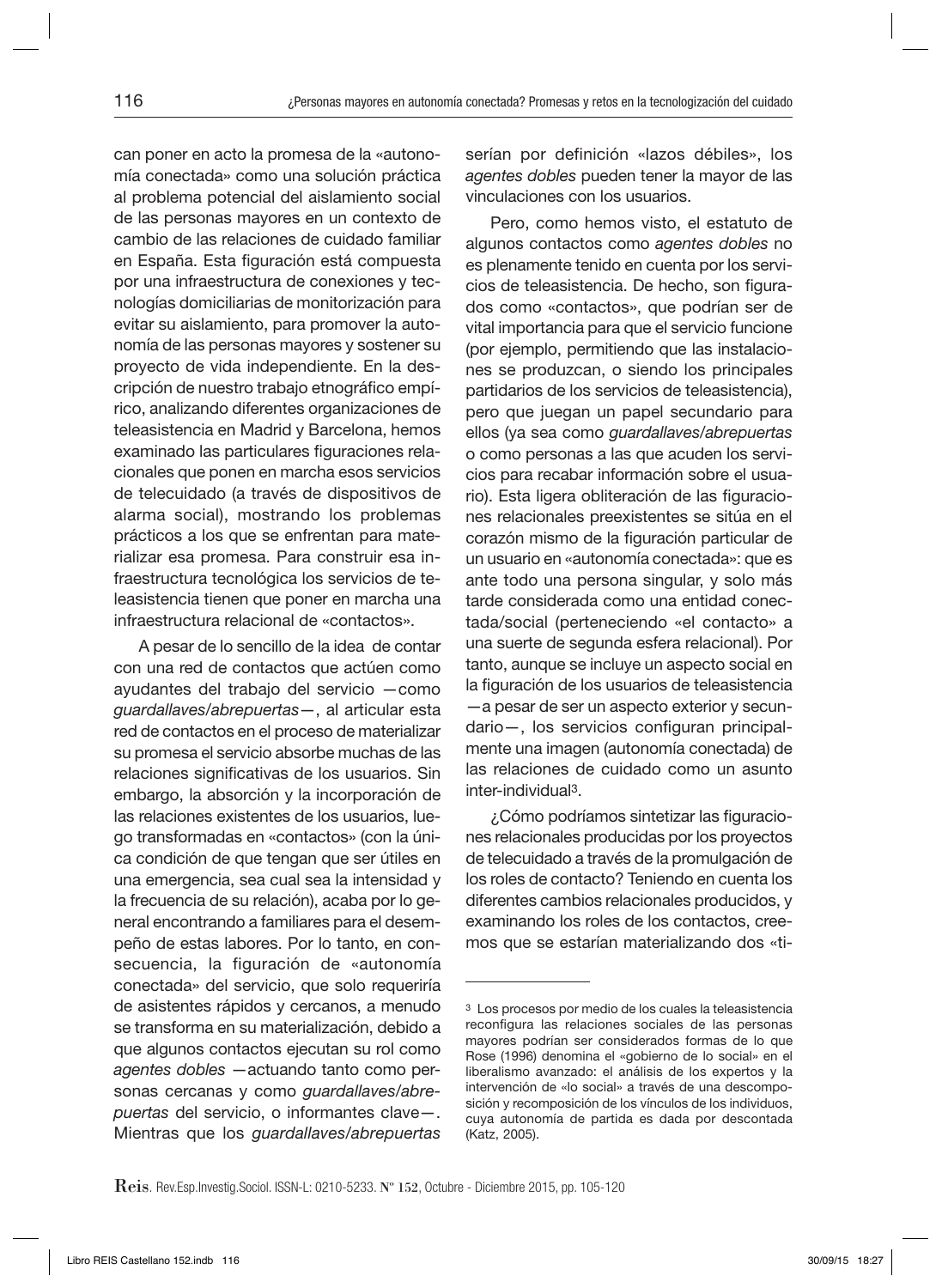pos ideales» de configuración relacional en los proyectos de teleasistencia estudiados:

- 1) Una figuración del telecuidado que funcionaría si no hubiera relaciones previas *(mínima)* —o si las relaciones previas rompieran sus lazos con la persona mayor, a pesar de que este es el contexto en el que la teleasistencia sería menos útil *(sustituida)*— sería la de un usuario solitario cuya única compañía serían las llamadas y visitas regulares del servicio, con la esperanza de que el usuario pudiera conocer a otras personas que pudieran actuar, al menos potencialmente, como *guardallaves/abrepuertas*.
- 2) Sin embargo, en la mayor parte de casos observados, los usuarios mayores tenían relaciones previas que tenían interés en ser algo más que contactos de los servicios. En esos casos, la figuración relacional de la teleasistencia sería una versión expandida de la *mínima*, donde las relaciones preexistentes actuarían como *agentes dobles* parciales o plenos (*complementaria*).

Por supuesto, no debemos considerar las anteriores figuraciones como categorías estáticas, sino como resultados o efectos empíricos de las formas que las relaciones pudieran estar tomando en el proceso de materializar el proyecto de teleasistencia de una vejez en «autonomía conectada». De hecho, ocurren fluctuaciones en el continuo de estas versiones de figuraciones relacionales si se dan cambios en los roles desempeñados por los contactos —actuando en mayor o menor medida como «agentes dobles», esto es, estando más o menos involucrados en el cuidado de la persona mayor.

## A modo de conclusión: Promesas <sup>y</sup> desafíos de la «autonomía conectada»

Una vez identificados estos tipos ideales de figuración relacional emergentes en la implementación de la «autonomía conectada» de

la teleasistencia, nuestra investigación etnográfica pudiera permitirnos incurrir en formas de «ética empírica» (véase Pols y Willems, 2011): la comprensión de la forma práctica de múltiples formas de lo «bueno» y lo «malo» que estas soluciones tecnológicas pudieran implicar para las prácticas de cuidado que intervienen. Por ello, en esta última sección nos gustaría reflexionar sobre posibles problemas éticos que estos tipos ideales podrían implicar, partiendo de las promesas reales y los peligros potenciales que se derivan de la materialización concreta de la «autonomía conectada» de teleasistencia que hemos abordado en este texto. Y, por lo tanto, abrir un espacio para discutir sobre las promesas y los desafíos de la teleasistencia.

Una promesa explícita de estos servicios —producto de una figuración relacional *mínima* en la que los contactos actúan, sobre todo, como *guardallaves/abrepuertas*— sería «asegurar y monitorizar el aislamiento, mediante la producción de una socialidad mínima y latente». La infraestructura técnica y relacional de la teleasistencia en su mínima expresión podría ser de gran interés para transformar el abandono de las personas mayores, haciendo el peligro de aislamiento social un poco más «vivible» o, cuando menos, «menos peligroso». El aspecto interesante de esto sería que el aislamiento de las personas mayores dejaría de ser «el otro» de sus formas de sociabilidad: lo que no haría desaparecer sus potenciales peligros, sino que los convertiría en algo monitorizado4. Sin embargo, no todo son parabienes en esa

<sup>4</sup> En cierto modo, esta transformación de la soledad de los mayores a través de su incorporación a la vida social monitorizada mediante la teleasistencia podría pensarse en analogía con la funcionalidad de la incorporación de la violencia en los sacrificios rituales de las sociedades antiguas —mitigando su poder destructivo y poniéndolo al servicio de la cohesión social (Girard, 1989)—. Esto no quiere decir que no puedan aparecer sentimientos de soledad, pero serían los sentimientos monitorizados de personas mayores en «autonomía conectada».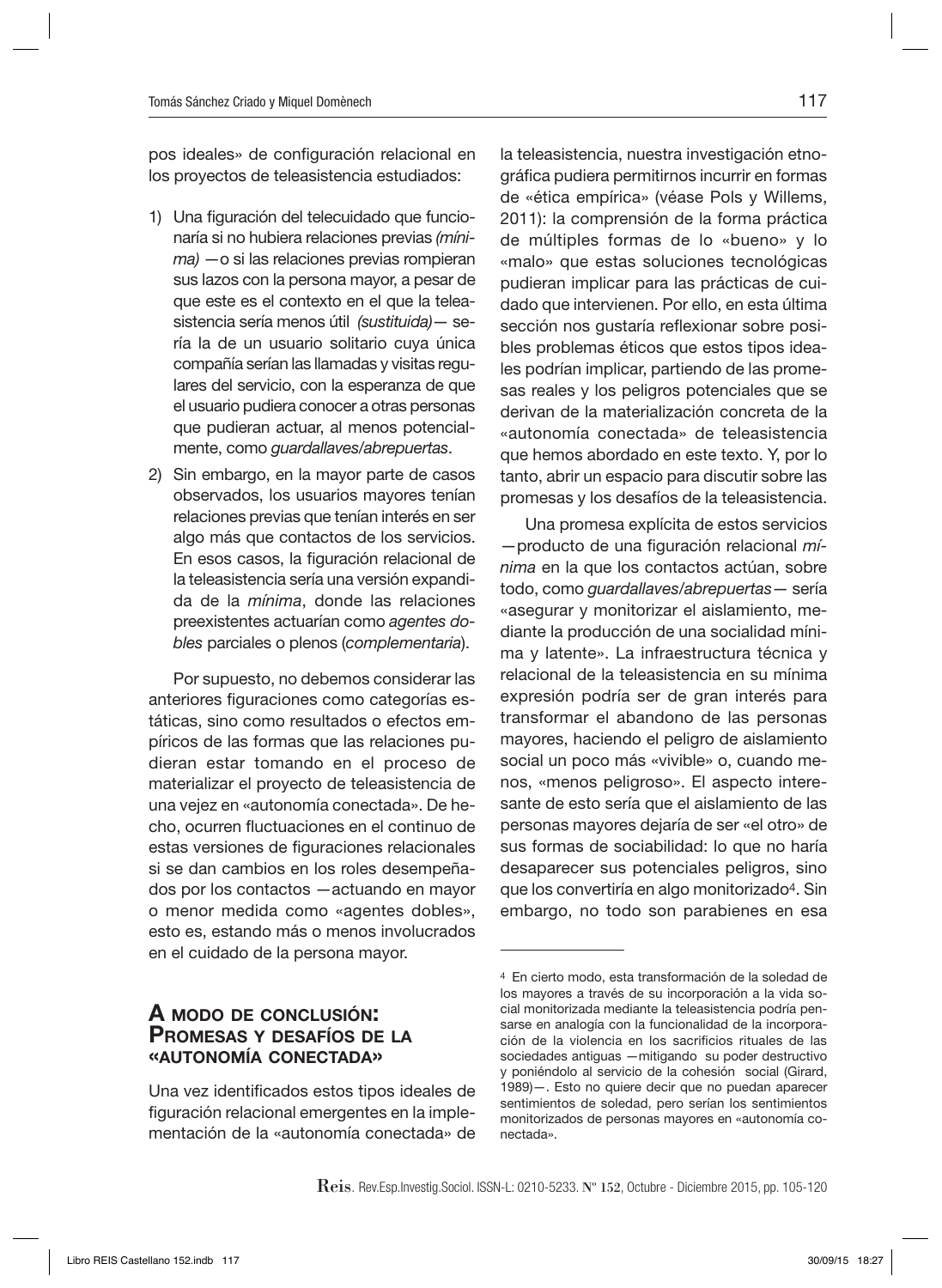promesa puesta en marcha por la teleasistencia. El desafío que supone la figuración relacional *sustituida* sería causar un aislamiento potencial de las relaciones significativas a partir de interpretar el trabajo de la teleasistencia como uno de cuidado.

Una segunda promesa de estos servicios, relativamente obliterada —como resultado de una figuración relacional *complementaria*, donde los contactos se comportan como *agentes dobles* parciales o totales—, sería «ayudar a los cuidadores primarios (a través de una dislocación relativa del cuidado continuado)». Es decir, la teleasistencia surgiría como un dispositivo que permite asistir y asegurar las relaciones de cuidado existentes, facilitando una cierta expansión «a distancia» de la seguridad de las personas mayores en soledad (véase López, 2010). Permitiendo, por tanto, dislocaciones ocasionales de las actividades de cuidado continuo.

Lo interesante aquí es que la figuración explícita de la teleasistencia no cualifica a la «familia» como forma relacional por excelencia. De hecho, como hemos visto, esto es más bien un efecto de un enfoque oportunista de los servicios en la selección de relaciones significativas en un contexto donde el cuidado familiar es la práctica más extendida. En un contexto de ligero cambio de formatos familistas de cuidado, los servicios de teleasistencia podrían convertirse en una suerte de plexo de cambio para las relaciones de cuidado: ya sea como un servicio que permite a algunas personas sentir que pueden rechazar, total o parcialmente, sus opresoras «obligaciones filiales de cuidar» o de recibir cuidado (lo que supone asimilar la teleasistencia a un servicio de cuidado completo), o como un servicio complementario a las prácticas de cuidado que podría ayudar a muchas cuidadoras primarias a llevar adelante sus obligaciones de cuidado percibidas de una manera diferente (por ejemplo, sintiendo que sus seres queridos son atendidos si no pueden estar en la casa de la persona mayor en todo momento).

Sin embargo, existen peligros potenciales en esta promesa parcialmente oculta: esto es, como plantean Mort *et al.* (2011), la fragmentación y la invisibilización de ciertos trabajos de cuidado, y el hecho de que la carga de trabajo corporal de las cuidadoras no se vea afectada sustancialmente. De hecho, estas investigadoras dirigen contundentes críticas a los servicios de telecuidado, en tanto que la materialización de una figuración de «autonomía conectada» de este tipo podría estar produciendo una mayor invisibilización del trabajo informal de cuidados y de las necesarias interdependencias en la vida cotidiana. A pesar de ello, tal y como plantean, las tecnologías de teleasistencia recientemente desarrolladas pudieran contener importantes promesas de cambio en las relaciones de cuidado si se plantearan modos «más responsables» de innovación en estos ámbitos.

En este sentido, el mayor desafío para la teleasistencia y otras prácticas de atención tecnológica similares residiría en transformar la promesa relacional de una vejez en «autonomía conectada» dando lugar a otras figuraciones de «cuidado colectivizado» —incluso impulsando lo que algunas activistas feministas en España (Precarias a la deriva, 2006) han venido denominando *derechos de cuidadanía*5—. Para ese propósito sería necesaria una consideración más explícita de las figuraciones relacionales preexistentes a la hora de implementar un proyecto de cuidado tecnologizado como la teleasistencia, planteando cómo estos servicios pudieran alterarlas o sustituirlas de forma real y efectiva. Solo entonces podríamos tratar de articular tecnológicamente otras figuraciones relacionales de cuidado más justas, más socializadas y mejor distribuidas (Hamington y

<sup>5</sup> Juego de palabras que hibrida *ciudadanía* y *cuidado* para intervenir los ideales liberales individualistas, colocando la sostenibilidad de la vida y la interdependencia de las relaciones de cuidado en el núcleo de los derechos de ciudadanía.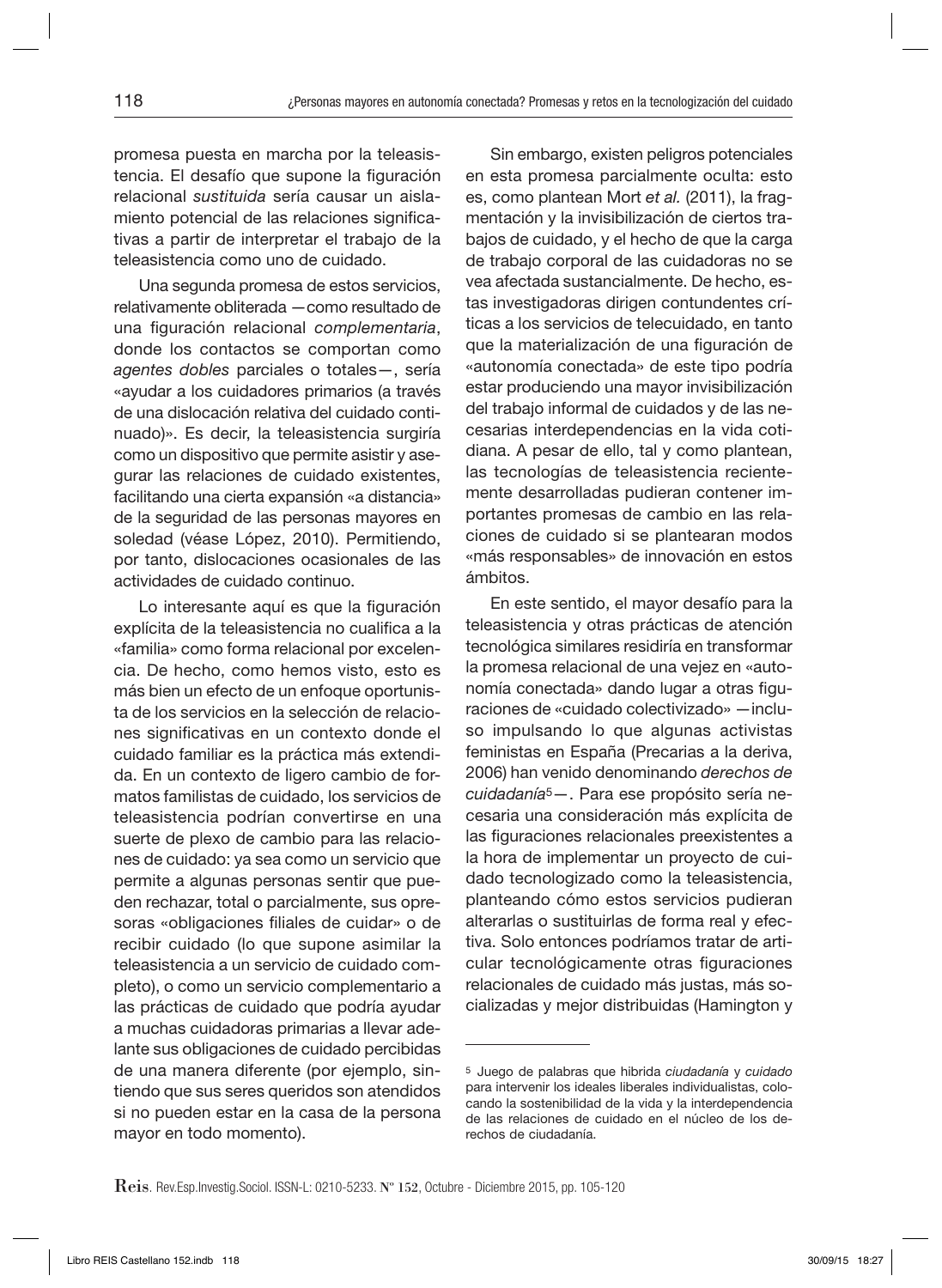Miller, 2006; Vega, 2009), más allá de las actuales figuraciones familistas, con sus distribuciones de trabajo asimétricas en términos de género y raza.

## **BIBLIOGRAFÍA**

- Aboderin, Isabella (2005). *«Conditionality» and «Limits» of Filial Obligation: Conceptual Levers for Developing a Better Understanding of the Motivational Basis and Societal Shifts or Patterns in Old Age Family Support*. Working Paper 205. Oxford: Oxford Institute of Ageing.
- Barry, Andrew (2001). *Political Machines: Governing a Technological Society*. London: Athlone Press.
- Bazo, María Teresa (2002a). «Intercambios familiares entre generaciones y ambivalencia: Una perspectiva internacional comparada». *RES. Revista Española de Sociología*, 2: 117-127.
- Bazo, María Teresa (2002b). «Dar y recibir: análisis comparativo de las prácticas de intercambio entre generaciones, preferencias y valores en las familias españolas». *Revista Interuniversitaria de Formación del Profesorado*, 45: 55-65.
- Bazo, María Teresa (2008). «Personas mayores y solidaridad familiar». *Política y Sociedad,* 45(2): 73-85.
- Bazo, M. T. y Ancizu, Icíar (2004). «El papel de la familia y los servicios en el mantenimiento de la autonomía de las personas mayores: una perspectiva internacional comparada». *REIS. Revista Española de Investigaciones Sociológicas*, 105: 43-77.
- Bettio, Francesca y Solinas, Giovanni (2009). *Which European Model for Elderly Care? Equity and Cost-effectiveness in Home Based Care in Three European Countries* (online). http://EconPapers. repec.org/RePEc:mod:depeco:0609 (acceso 1 de noviembre de 2013).
- Brownsell, Simon *et al.* (2003). *Assistive Technology and Telecare. Forging Solutions for Independent Living*. Bristol: Policy Press.
- Brownsell, Simon *et al.* (2011). «A Systematic Review of Lifestyle Monitoring Technologies». *Journal of Telemedicine and Telecare*, 17(4): 185-189.
- Callon, Michel *et al.* (2011). *Acting in an Uncertain World: An Essay on Technical Democracy*. Cambridge, MA: MIT Press.
- Del Pino, Eloísa y Rubio Lara, María Josefa (eds.) (2013). *Los Estados de Bienestar en la encruci-*

*jada: Políticas sociales en perspectiva comparada*. Barcelona: Tecnos.

- Elias, Norbert (1978). *What is Sociology?* London: Hutchinson.
- Elias, Norbert (1983). *The Court Society*. Oxford: Blackwell.
- Fabbri, Paolo (2003). «Siamo tutti agenti doppi». En: *Elogio di Babele*. Roma: Meltemi.
- Fernández, José-Luis y Forder, Julien (2010). *Ageing Societies: Challenges and Opportunities*. London: Bupa Heatlh Pulse 2010 Research.
- Fisk, Malcolm (2003). *Social Alarms to Telecare. Older People's Services in Transition*. Bristol: Policy Press.
- Girard, René (1989). *Violence and the Sacred*. Baltimore: Johns Hopkins University Press.
- Goffman, Erving (1961). «Role Distance». En: *Encounters: Two Studies in the Sociology of Interaction*. Middlesex: Penguin.
- Granovetter, Mark S. (1973). «The Strength of Weak Ties». *American Journal of Sociology*, 78(6): 1360-1380.
- Guillén, Ana Marta y León, Margarita (eds.) (2011). *The Spanish Welfare State in European Context*. Surrey: Ashgate.
- Gutiérrez-Rodríguez, Encarna (2010). *Migration, Domestic Work and Affect: A Decolonial Approach on Value and the Feminization of Labor*. New York: Routledge.
- Hamington, Maurice y Miller, Dorothy C. (eds.) (2006). *Socializing Care: Feminist Ethics and Public Issues*. Lanham, MD: Rowman and Littlefield.
- Hernán Montalbán, María José (2007). *Los usuarios de Teleasistencia en la Comunidad de Madrid*. Madrid: Consejería de Familia y Asuntos Sociales.
- IMSERSO (1996). *Teleasistencia Domiciliaria. Evaluación del Programa INSERSO/FEMP*. Documentos Técnicos, 85. Madrid: IMSERSO/MTAS.
- IMSERSO (1999). *Normas generales del servicio de Teleasistencia Domiciliaria. Programa de Teleasistencia Domiciliaria IMSERSO-FEMP.* Madrid: IMSERSO.
- IMSERSO (2007). *A propósito de las condiciones de vida de las personas mayores. Encuesta 2006*. Madrid: IMSERSO.
- IMSERSO (2008). «Cuadernos: El modelo residencial a debate». *Revista Sesenta y Más*, XIV(9): 31-39.
- IMSERSO (2009). *INFORME 2008. Las Personas Mayores en España*. Madrid: IMSERSO.